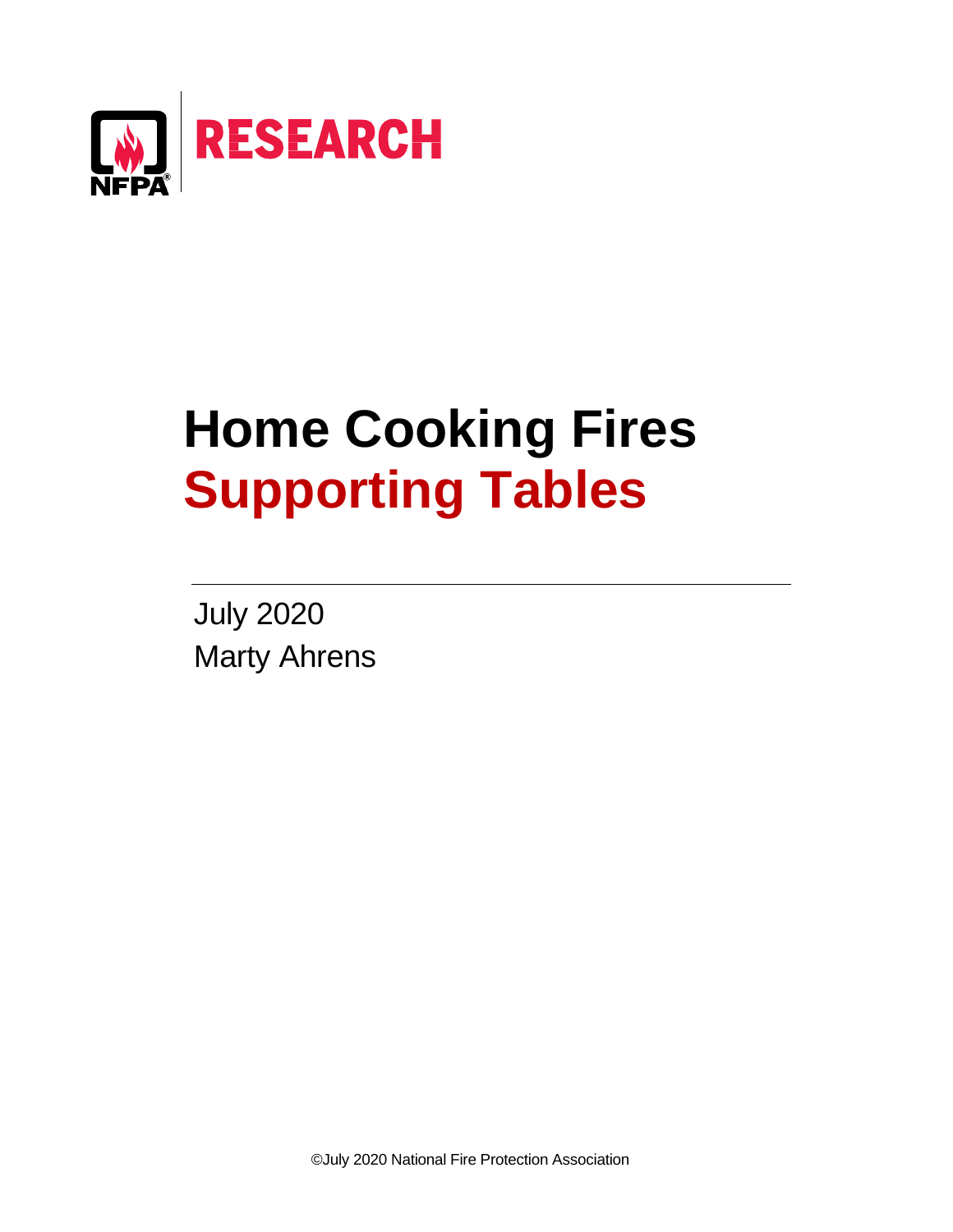# **Home Cooking Fires: Supporting Tables**

The tables in this document are a companion to the [report of the same name](https://www.nfpa.org/News-and-Research/Data-research-and-tools/US-Fire-Problem/Home-Cooking-Fires). Firefighter deaths and injuries are excluded from this analysis.

Most tables — with the exception of fires by year — show estimates of 2014–2018 annual averages. Fires that occurred outside the home and not on the structure are excluded. Estimates were derived from the US Fire Administration's [National Fire Incident Reporting System \(NFIRS\)](https://www.usfa.fema.gov/data/nfirs/) and NFPA's annualfire experience survey, and they include proportional shares of unknown or missing data. Fires are rounded to the nearest 100, deaths and injuries are rounded to the nearest ten, and property loss is rounded to the nearest million dollars. Inflation adjustments were made only for the trend table. Percentages were calculated on unrounded estimates.

Fires with NFIRS incident type Code 113 indicating a confined cooking fire were analyzed separately from fires with non-confined structure fire incident types and then summed. Estimates include proportional shares of fires in which the equipment involved was unknown or not reported. Other causal factors were allocated separately. For more information on how these estimates were calculated, please see th[e full report](https://www.nfpa.org/News-and-Research/Data-research-and-tools/US-Fire-Problem/Cooking-equipment) and *[How NFPA's National](https://www.nfpa.org/-/media/Files/News-and-Research/Fire-statistics-and-reports/NFPA-estimates-and-methodology/HowNationalEstimatesAreCalculatedForHomeStructureFires.pdf) Estimates Are [Calculated for Home Structure](https://www.nfpa.org/-/media/Files/News-and-Research/Fire-statistics-and-reports/NFPA-estimates-and-methodology/HowNationalEstimatesAreCalculatedForHomeStructureFires.pdf) Fires.*

| <b>Table</b> | <b>Home Cooking Structure Fires</b>                                                     | Page |
|--------------|-----------------------------------------------------------------------------------------|------|
|              |                                                                                         |      |
|              | When?                                                                                   |      |
| Table 1.     | By Year                                                                                 | 2    |
| Table 2.     | By Month                                                                                | 4    |
| Table 3.     | By Day of the Week                                                                      | 4    |
| Table 4.     | By Time of Day                                                                          | 5    |
|              |                                                                                         |      |
|              | <b>Causal Factors and Circumstances</b>                                                 |      |
| Table 5.     | By Area of Origin                                                                       | 6    |
| Table 6.     | By Factor Contributing to Ignition                                                      |      |
| Table 7.     | By Human Factor Contributing to Ignition                                                | 9    |
| Table 8.     | By Item First Ignited                                                                   | 12   |
| Table 9.     | Began with Cooking Materials, Including Food, by Type of Material First Ignited         | 13   |
| Table 10.    | Death and Injury Rates per 1,000 Fires and Average Loss per Fire in Reported Home       | 14   |
|              | Cooking Fires That Began with Cooking Materials or Food for Leading Types of Material   |      |
| Table 11.    | By Extent of Flame Damage                                                               | 14   |
| Table 12.    | By Equipment Involved in Ignition                                                       | 15   |
| Table 13.    | Death and Injury Rates per 1,000 Reported Fires and Average Loss per Fire by Equipment  | 16   |
|              | Involved in Reported Home Cooking Fires                                                 |      |
| Table 14.    | Comparative Risks of Reported Fires and Associated Losses of Gas Versus Electric Ranges | 17   |
|              |                                                                                         |      |
|              | <b>Smoke Alarms and Sprinklers</b>                                                      |      |
| Table 15.    | <b>By Smoke Alarm Status</b>                                                            | 18   |
| Table 16.    | By Sprinkler Status                                                                     | 19   |
|              |                                                                                         |      |
|              | Home Cooking Structure Fire Casualties by Victim Location and Activity                  |      |
| Table 17.    | By Victim's Location at Time of Incident                                                | 21   |
| Table 18.    | By Victim's Activity at Time of Injury                                                  | 21   |
|              |                                                                                         |      |
| Table 19.    | Fire Deaths and Injuries Reported in Home Cooking Fires by Age Group                    | 22   |

### **List of Tables**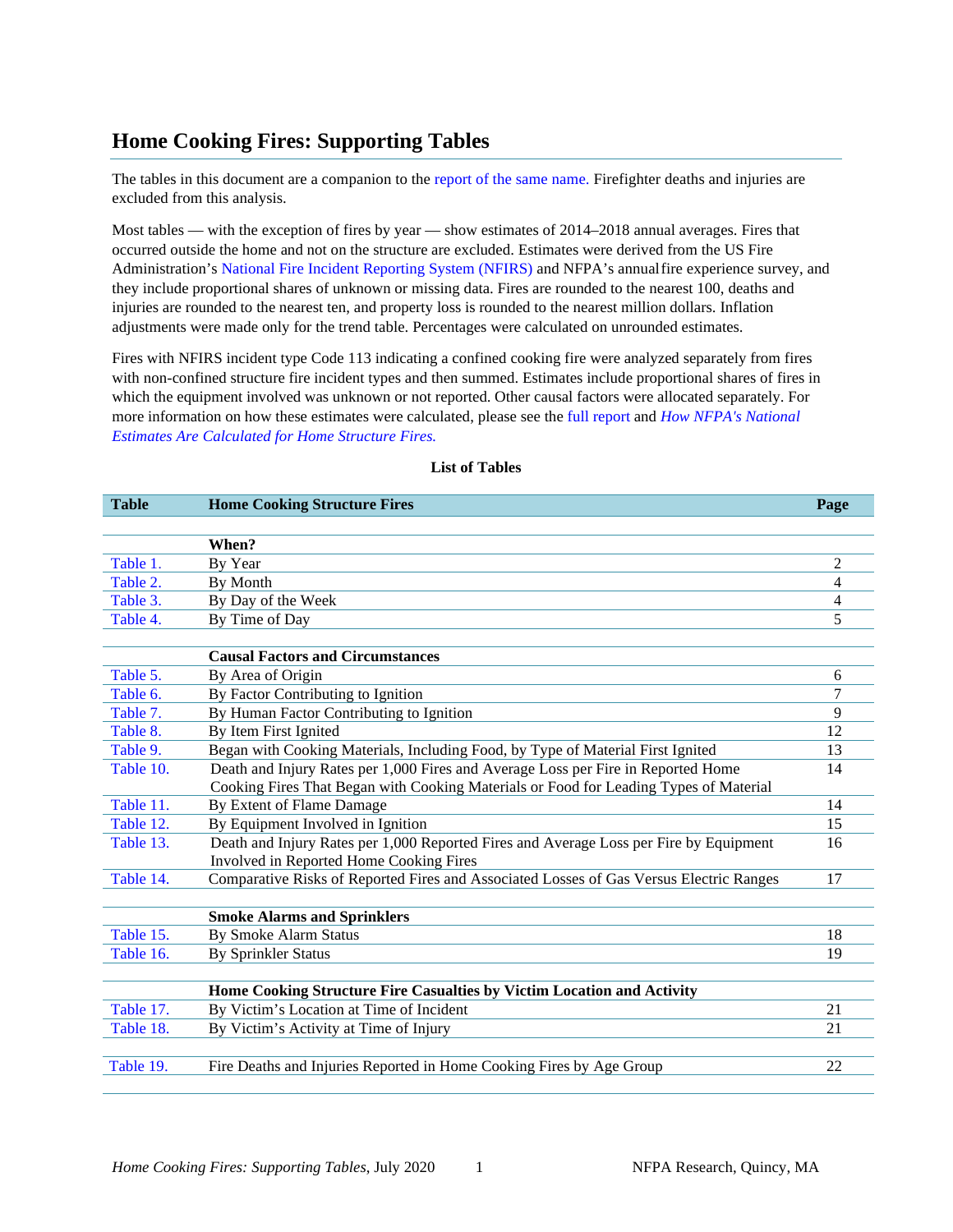| Table 1. Home Cooking Structure Fires by Year |  |  |  |  |
|-----------------------------------------------|--|--|--|--|
|-----------------------------------------------|--|--|--|--|

<span id="page-2-0"></span>

| Year |         | <b>Fires</b> | <b>Civilian</b><br><b>Deaths</b> |       | <b>Civilian</b><br><b>Injuries</b> |         | as Reported |           | <b>Direct Property Damage (in Millions)</b><br>in 2018 Dollars |
|------|---------|--------------|----------------------------------|-------|------------------------------------|---------|-------------|-----------|----------------------------------------------------------------|
|      |         |              |                                  |       |                                    |         |             |           |                                                                |
| 1980 | 148,300 |              | 500                              |       | 5,030                              |         | \$245       |           | \$748                                                          |
| 1981 | 153,500 |              | 530                              |       | 5,090                              |         | \$766       |           | \$2,113                                                        |
| 1982 | 136,500 |              | 500                              |       | 5,540                              |         | \$422       |           | \$1,097                                                        |
| 1983 | 125,200 |              | 470                              |       | 5,610                              |         | \$343       |           | \$864                                                          |
| 1984 | 124,100 |              | 480                              |       | 4,910                              |         | \$372       |           | \$898                                                          |
| 1985 | 127,500 |              | 450                              |       | 4,870                              |         | \$350       |           | \$816                                                          |
| 1986 | 127,700 |              | 510                              |       | 5,010                              |         | \$398       |           | \$913                                                          |
| 1987 | 125,100 |              | 410                              |       | 5,500                              |         | \$397       |           | \$878                                                          |
| 1988 | 126,700 |              | 470                              |       | 5,870                              |         | \$461       |           | \$980                                                          |
| 1989 | 119,800 |              | 480                              |       | 5,480                              |         | \$451       |           | \$914                                                          |
| 1990 | 120,500 |              | 440                              |       | 6,050                              |         | \$476       |           | \$916                                                          |
| 1991 | 122,100 |              | 360                              |       | 6,060                              |         | \$621       |           | \$1,145                                                        |
| 1992 | 130,300 |              | 350                              |       | 6,010                              |         | \$451       |           | \$808                                                          |
| 1993 | 128,400 |              | 430                              |       | 6,530                              |         | \$548       |           | \$953                                                          |
| 1994 | 118,200 |              | 370                              |       | 5,500                              |         | \$618       |           | \$1,048                                                        |
| 1995 | 111,700 |              | 370                              |       | 5,390                              |         | \$446       |           | \$735                                                          |
| 1996 | 115,200 |              | 470                              |       | 5,490                              |         | \$519       |           | \$832                                                          |
| 1997 | 117,500 |              | 380                              |       | 5,760                              |         | \$565       |           | \$884                                                          |
| 1998 | 109,100 |              | 500                              |       | 5,380                              |         | \$527       |           | \$813                                                          |
| 1999 | 85,800  | (37,200)     | 300                              | (300) | 2,620                              | (1,670) | \$497       | $(\$468)$ | \$749                                                          |
| 2000 | 95,500  | (34,500)     | 230                              | (230) | 3,820                              | (2,540) | \$516       | (\$474)   | \$753                                                          |
| 2001 | 120,600 | (38,300)     | 500                              | (500) | 4,470                              | (2,940) | \$521       | $(\$498)$ | \$740                                                          |
| 2002 | 128,200 | (37,700)     | 150                              | (150) | 4,330                              | (2,930) | \$671       | $(\$642)$ | \$937                                                          |
| 2003 | 143,400 | (35,500)     | 530                              | (520) | 4,520                              | (3,070) | \$768       | $(\$736)$ | \$1,050                                                        |
| 2004 | 151,000 | (35,900)     | 620                              | (610) | 4,820                              | (3,290) | \$723       | $(\$697)$ | \$963                                                          |
| 2005 | 147,000 | (37,500)     | 500                              | (480) | 4,740                              | (3,300) | \$874       | $(\$842)$ | \$1,124                                                        |
| 2006 | 159,700 | (40,100)     | 360                              | (360) | 4,580                              | (3,120) | \$684       | $(\$663)$ | \$852                                                          |
| 2007 | 158,200 | (40,700)     | 420                              | (420) | 4,940                              | (3,320) | \$541       | $(\$522)$ | \$655                                                          |
| 2008 | 157,900 | (39,600)     | 400                              | (400) | 5,180                              | (3,490) | \$921       | $(\$897)$ | \$1,076                                                        |
| 2009 | 154,200 | (35,700)     | 300                              | (300) | 4,600                              | (3,020) | \$965       | $(\$929)$ | \$1,130                                                        |
| 2010 | 156,300 | (37, 400)    | 420                              | (420) | 5,300                              | (3,560) | \$993       | $(\$967)$ | \$1,145                                                        |
| 2011 | 156,300 | (38, 300)    | 470                              | (470) | 5,390                              | (3,840) | \$1,002     | $(\$977)$ | \$1,120                                                        |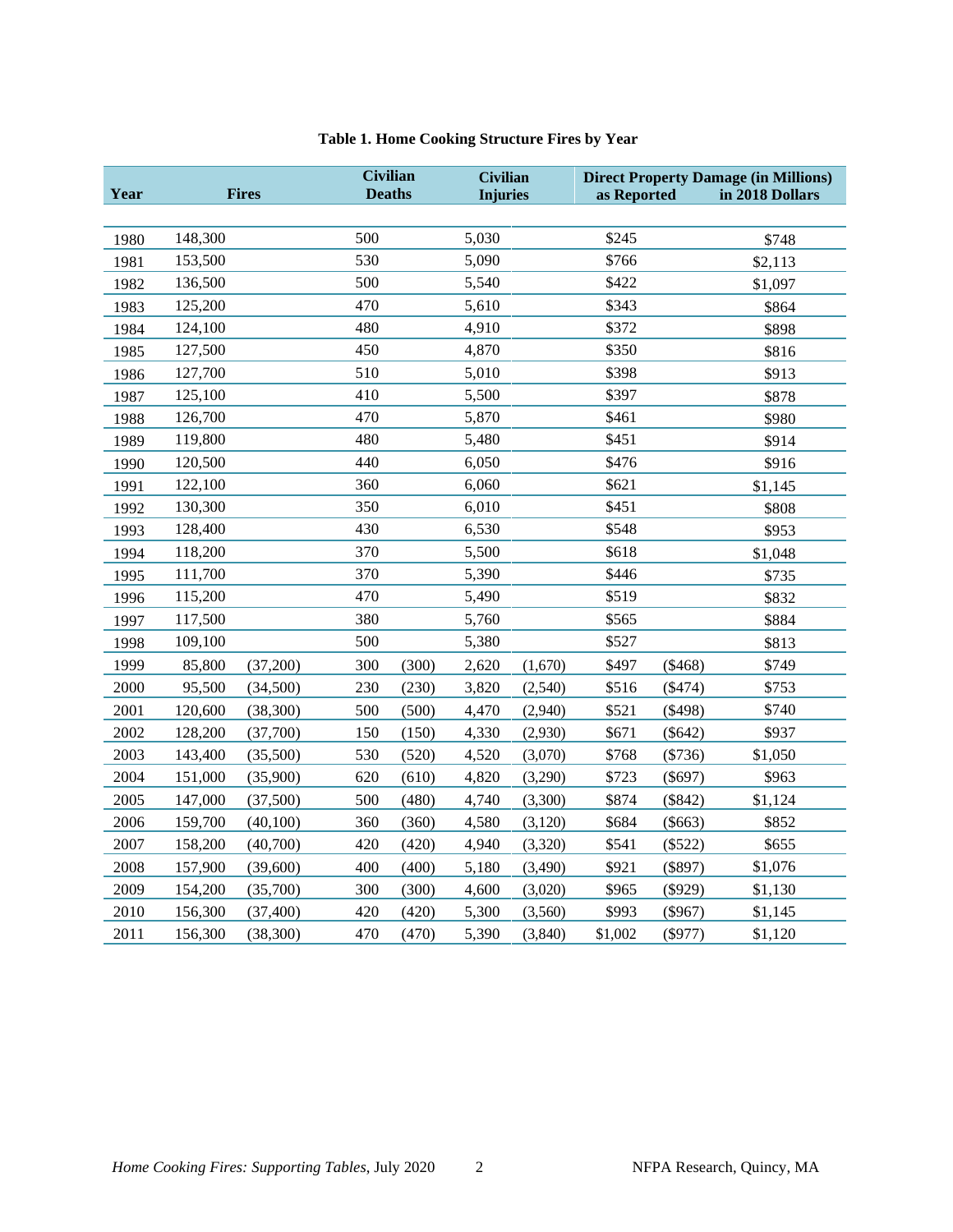| Year | <b>Fires</b> |           | <b>Civilian</b><br><b>Deaths</b> |       | <b>Civilian</b><br><b>Injuries</b> |         |         | as Reported | <b>Direct Property Damage (in Millions)</b><br>in 2018 Dollars |
|------|--------------|-----------|----------------------------------|-------|------------------------------------|---------|---------|-------------|----------------------------------------------------------------|
|      |              |           |                                  |       |                                    |         |         |             |                                                                |
| 2012 | 167,800      | (44,700)  | 370                              | (370) | 5,820                              | (4,200) | \$1,299 | $(\$1,274)$ | \$1,423                                                        |
| 2013 | 172,000      | (43,600)  | 570                              | (570) | 5,430                              | (3,960) | \$1,115 | (\$1,085)   | \$1,202                                                        |
| 2014 | 173,300      | (42,900)  | 580                              | (580) | 5,330                              | (4,030) | \$1,158 | (\$1,131)   | \$1,228                                                        |
| 2015 | 179,000      | (45,000)  | 560                              | (560) | 5,200                              | (3,940) | \$1,151 | (\$1,121)   | \$1,220                                                        |
| 2016 | 172,100      | (43,500)  | 530                              | (530) | 5,270                              | (3,890) | \$1,133 | (\$1,106)   | \$1,187                                                        |
| 2017 | 172,800      | (39,300)  | 500                              | (500) | 4,500                              | (3,300) | \$1,184 | (\$1,154)   | \$1,214                                                        |
| 2018 | 170,100      | (38, 100) | 540                              | (540) | 4,400                              | (3,300) | \$1,264 | (\$1,231)   | \$1,264                                                        |

#### **Table 1. Home Cooking Structure Fires by Year (Continued)**

Note: Numbers in parentheses exclude confined fires. Confined fires are fires reported as confined to a cooking vessel and involving cooking equipment, and they are analyzed separately. National estimates are projections. Casualty and loss projections can be heavily influenced by the inclusion or exclusion of one unusually serious fire. Because of low participation in NFIRS Version 5.0 during 1999–2001, estimates for those years are highly uncertain and must be used with caution. The inflation adjustment to 2018 dollars was done using the US Consumer Price Index: Purchasing Power of the Consumer Dollar. Unknowns have been allocated proportionally.

Source: NFIRS and NFPA fire experience survey.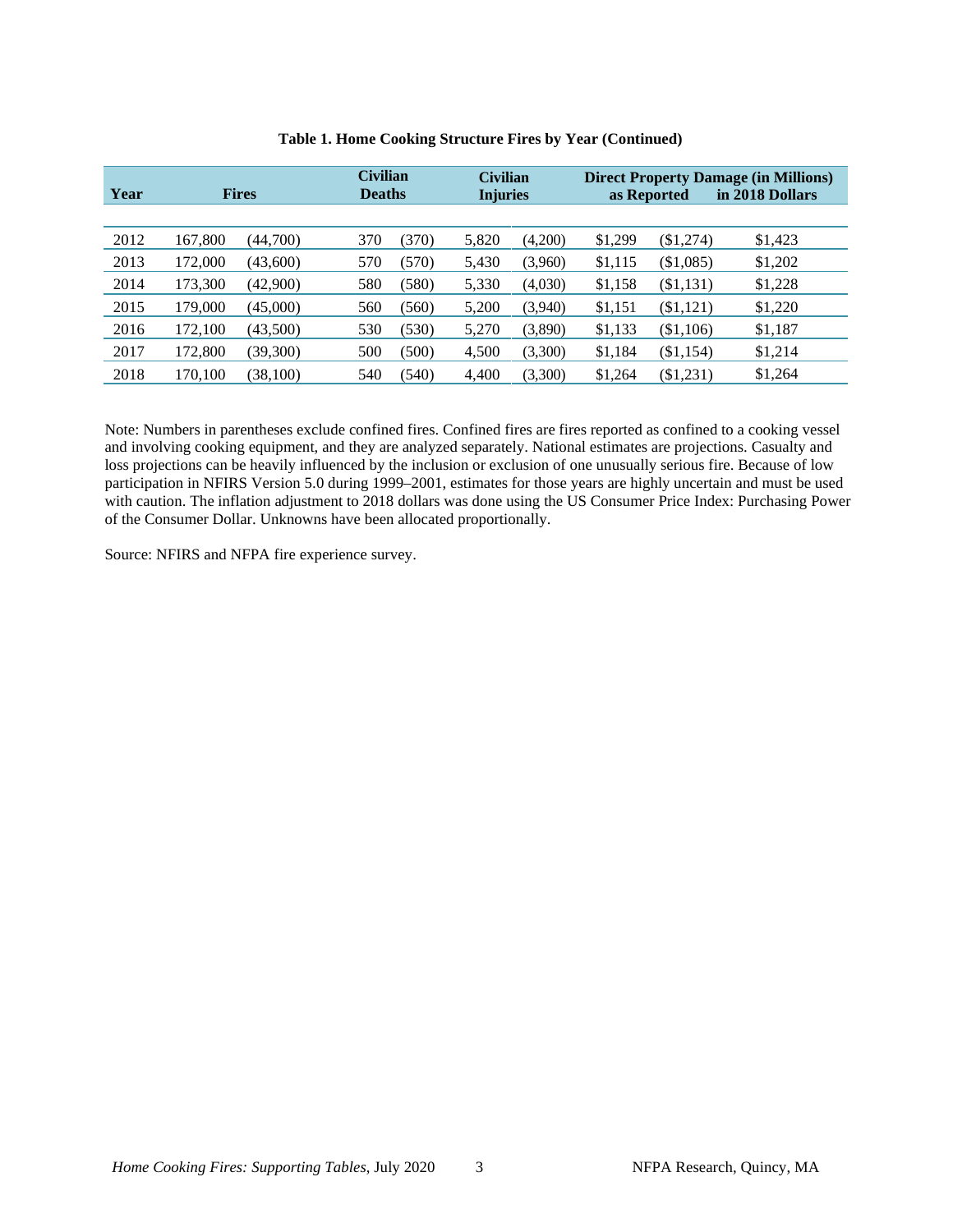<span id="page-4-0"></span>

| <b>Month</b>    | <b>Fires</b> |           |    | <b>Civilian</b><br><b>Deaths</b> |       | <b>Civilian</b><br><b>Injuries</b> |         | <b>Direct Property Damage</b><br>(in Millions) |
|-----------------|--------------|-----------|----|----------------------------------|-------|------------------------------------|---------|------------------------------------------------|
|                 |              |           |    |                                  |       |                                    |         |                                                |
| January         | 15,400       | $(9\%)$   | 90 | (15%)                            | 460   | $(10\%)$                           | \$106   | (9%)                                           |
| February        | 13,600       | $(8\%)$   | 50 | $(10\%)$                         | 410   | (9%)                               | \$101   | $(8\%)$                                        |
| March           | 14,800       | $(9\%)$   | 60 | $(11\%)$                         | 470   | (10%)                              | \$113   | (9%)                                           |
| April           | 14,700       | (9%)      | 60 | $(10\%)$                         | 400   | $(8\%)$                            | \$105   | (9%)                                           |
| May             | 14,800       | $(9\%)$   | 30 | (5%)                             | 420   | $(9\%)$                            | \$112   | $(9\%)$                                        |
| June            | 13,700       | $(8\%)$   | 10 | (3%)                             | 350   | (7%)                               | \$104   | $(9\%)$                                        |
| July            | 13,300       | $(8\%)$   | 40 | (7%)                             | 390   | $(8\%)$                            | \$87    | (7%)                                           |
| August          | 13,400       | $(8\%)$   | 20 | (4%)                             | 380   | $(8\%)$                            | \$111   | $(9\%)$                                        |
| September       | 13,600       | $(8\%)$   | 50 | $(9\%)$                          | 390   | $(8\%)$                            | \$90    | (7%)                                           |
| October         | 14,700       | $(9\%)$   | 50 | $(9\%)$                          | 400   | $(8\%)$                            | \$85    | (7%)                                           |
| November        | 15,800       | $(9\%)$   | 30 | (6%)                             | 400   | $(8\%)$                            | \$86    | (7%)                                           |
| December        | 15,100       | $(9\%)$   | 60 | $(11\%)$                         | 350   | (7%)                               | \$96    | (8%)                                           |
|                 |              |           |    |                                  |       |                                    |         |                                                |
| Total           | 172,900      | $(100\%)$ |    | 550 (100%)                       | 4,820 | $(100\%)$                          | \$1,196 | $(100\%)$                                      |
| Monthly average | 14,400       | $(8\%)$   | 50 | $(8\%)$                          | 400   | $(8\%)$                            | \$100   | $(8\%)$                                        |

## **Table 2. Home Cooking Structure Fires by Month 2014–2018 Annual Averages**

### **Table 3. Home Cooking Structure Fires by Day of the Week 2014–2018 Annual Averages**

<span id="page-4-1"></span>

| Day of the Week        | <b>Fires</b> |           |     | <b>Civilian</b><br><b>Deaths</b> | <b>Civilian</b><br><b>Injuries</b> | <b>Direct Property Damage</b><br>(in Millions) |           |  |
|------------------------|--------------|-----------|-----|----------------------------------|------------------------------------|------------------------------------------------|-----------|--|
|                        |              |           |     |                                  |                                    |                                                |           |  |
| Sunday                 | 27,600       | $(16\%)$  | 70  | (13%)                            | 730 (15%)                          | \$189                                          | $(16\%)$  |  |
| Monday                 | 24,200       | (14%)     | 40  | $(8\%)$                          | 620(13%                            | \$162                                          | (14%)     |  |
| Tuesday                | 23,900       | (14%)     | 80  | (14%)                            | 690 (14%)                          | \$166                                          | (14%)     |  |
| Wednesday              | 23,700       | (14%)     | 90  | (16%)                            | 720 (15%)                          | \$174                                          | (15%)     |  |
| Thursday               | 24,700       | (14%)     | 70  | (12%)                            | 690 (14%)                          | \$177                                          | (15%)     |  |
| Friday                 | 23,000       | (13%)     | 100 | (18%)                            | 660 (14%)                          | \$151                                          | (13%)     |  |
| Saturday               | 25,800       | (15%)     | 100 | (19%)                            | 710 (15%)                          | \$178                                          | (15%)     |  |
|                        |              |           |     |                                  |                                    |                                                |           |  |
| Total                  | 172,900      | $(100\%)$ | 550 | $(100\%)$                        | 4,820 (100)                        | \$1.196                                        | $(100\%)$ |  |
| Average by day of week | 24,700       | (14%)     | 80  | (14%)                            | 690 (14%)                          | \$171                                          | (14%)     |  |

Note: Sums may not equal totals due to rounding errors. Unknowns have been allocated proportionally.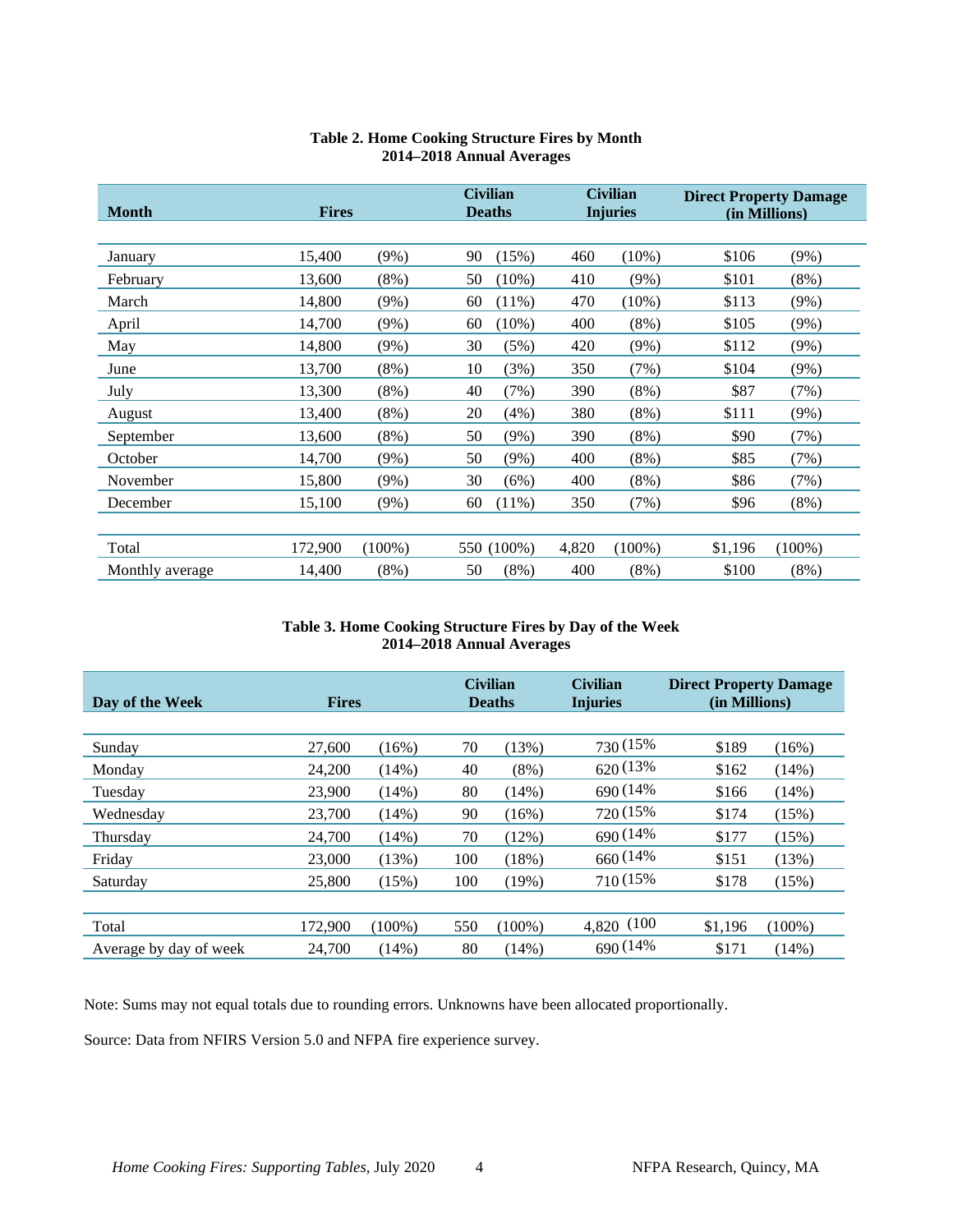<span id="page-5-0"></span>

| <b>Time of Day</b>  | <b>Fires</b> |           | <b>Civilian</b><br><b>Deaths</b> |           | <b>Civilian</b><br><b>Injuries</b> |           | <b>Direct Property</b><br><b>Damage</b><br>(in Millions) |           |
|---------------------|--------------|-----------|----------------------------------|-----------|------------------------------------|-----------|----------------------------------------------------------|-----------|
|                     |              |           |                                  |           |                                    |           |                                                          |           |
| Midnight-12:59 a.m. | 3,600        | $(2\%)$   | 30                               | (5%)      | 130                                | (3%)      | \$35                                                     | (3%)      |
| $1:00-1:59$ a.m.    | 2,900        | $(2\%)$   | 30                               | (5%)      | 150                                | (3%)      | \$33                                                     | (3%)      |
| 2:00-2:59 a.m.      | 2,400        | $(1\%)$   | 40                               | (7%)      | 100                                | $(2\%)$   | \$21                                                     | $(2\%)$   |
| 3:00-3:59 a.m.      | 2,000        | $(1\%)$   | 30                               | (6%)      | 100                                | $(2\%)$   | \$38                                                     | (3%)      |
| 4:00-4:59 a.m.      | 1,700        | (1%)      | 30                               | (6%)      | 90                                 | $(2\%)$   | \$23                                                     | (2%)      |
| 5:00-5:59 a.m.      | 1,600        | $(1\%)$   | 20                               | (4%)      | 70                                 | $(1\%)$   | \$17                                                     | $(1\%)$   |
| 6:00-6:59 a.m.      | 1,900        | $(1\%)$   | 30                               | (6%)      | 50                                 | $(1\%)$   | \$22                                                     | (2%)      |
| 7:00-7:59 a.m.      | 3,000        | (2%)      | 30                               | (5%)      | 90                                 | $(2\%)$   | \$20                                                     | (2%)      |
| 8:00-8:59 a.m.      | 4,400        | (3%)      | 20                               | (3%)      | 130                                | (3%)      | \$34                                                     | (3%)      |
| 9:00-9:59 a.m.      | 5,900        | (3%)      | 20                               | (4%)      | 120                                | (3%)      | \$43                                                     | (4%)      |
| 10:00-10:59 a.m.    | 7,300        | (4%)      | 10                               | (3%)      | 180                                | (4%)      | \$48                                                     | (4%)      |
| 11:00-11:59 a.m.    | 8,500        | (5%)      | 10                               | (2%)      | 210                                | (4%)      | \$50                                                     | (4%)      |
| 12:00-12:59 p.m.    | 9,600        | (6%)      | 10                               | $(2\%)$   | 260                                | (5%)      | \$65                                                     | (5%)      |
| $1:00-1:59$ p.m.    | 9,800        | (6%)      | 10                               | (3%)      | 250                                | (5%)      | \$69                                                     | (6%)      |
| $2:00-2:59$ p.m.    | 9,800        | (6%)      | 30                               | (5%)      | 250                                | (5%)      | \$66                                                     | (5%)      |
| $3:00-3:59$ p.m.    | 10,600       | (6%)      | 20                               | (4%)      | 300                                | (6%)      | \$74                                                     | (6%)      |
| 4:00-4:59 p.m.      | 12,100       | (7%)      | 20                               | (3%)      | 280                                | (6%)      | \$79                                                     | (7%)      |
| 5:00-5:59 p.m.      | 14,900       | (9%)      | 10                               | $(1\%)$   | 360                                | $(8\%)$   | \$93                                                     | $(8\%)$   |
| $6:00-6:59$ p.m.    | 16,000       | (9%)      | 20                               | (4%)      | 420                                | $(9\%)$   | \$96                                                     | (8%)      |
| 7:00-7:59 p.m.      | 14,400       | (8%)      | 20                               | (4%)      | 370                                | $(8\%)$   | \$79                                                     | (7%)      |
| $8:00-8:59$ p.m.    | 11,600       | (7%)      | 30                               | (5%)      | 310                                | (6%)      | \$65                                                     | (5%)      |
| 9:00-9:59 p.m.      | 8,400        | (5%)      | 30                               | (5%)      | 240                                | (5%)      | \$54                                                     | (5%)      |
| $10:00-10:59$ p.m.  | 6,100        | (4%)      | 20                               | (4%)      | 180                                | (4%)      | \$38                                                     | (3%)      |
| 11:00-11:59 p.m.    | 4,500        | (3%)      | 30                               | (5%)      | 150                                | (3%)      | \$35                                                     | (3%)      |
|                     |              |           |                                  |           |                                    |           |                                                          |           |
| Total               | 172,900      | $(100\%)$ | 550                              | $(100\%)$ | 4,820                              | $(100\%)$ | \$1,196                                                  | $(100\%)$ |
| Average by hour     | 7,200        | (4%)      | 20                               | (4%)      | 200                                | (4%)      | \$50                                                     | (4%)      |

# **Table 4. Home Cooking Structure Fires by Time of Day 2014–2018 Annual Averages**

Note: Sums may not equal totals due to rounding errors. Unknowns have been allocated proportionally.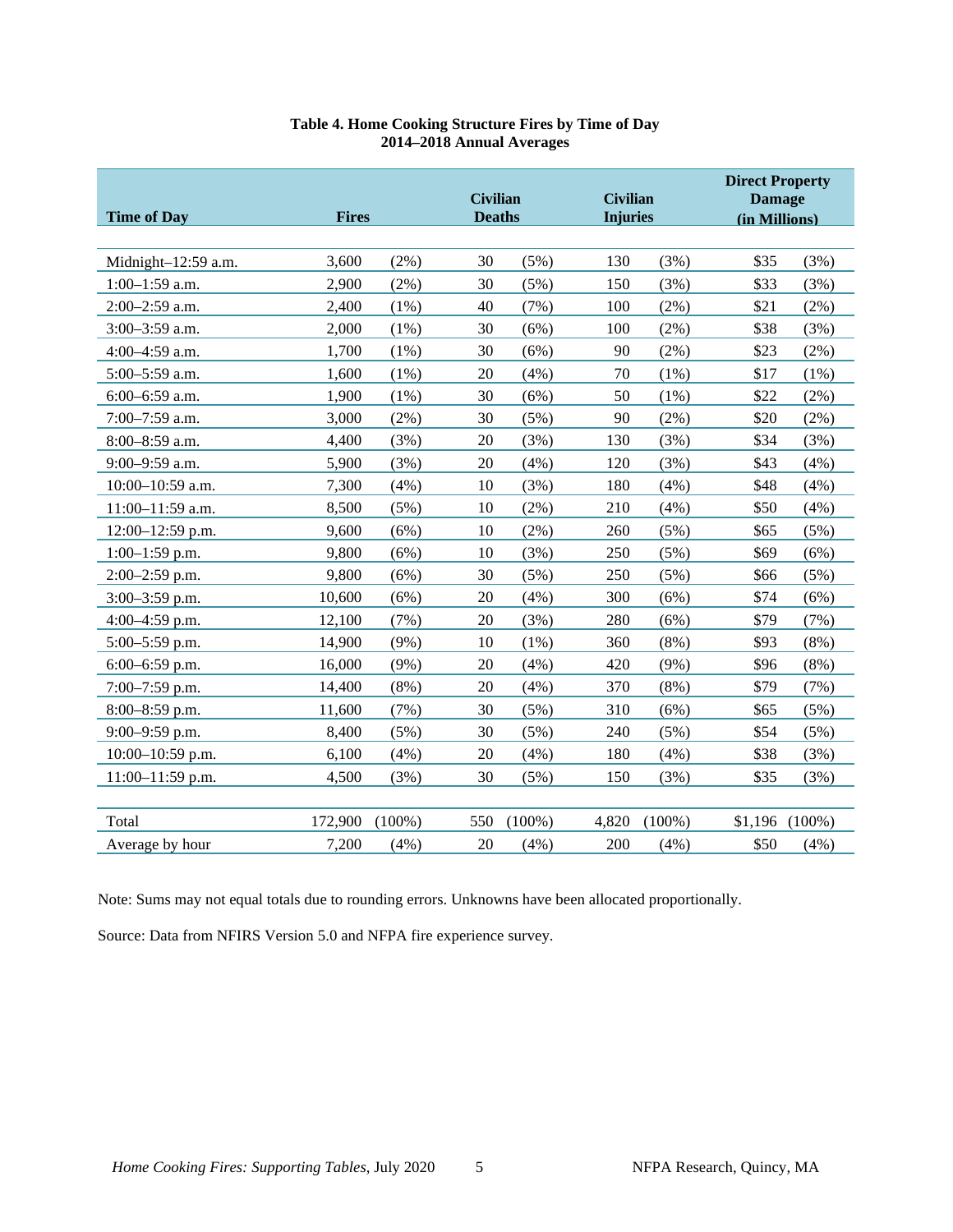<span id="page-6-0"></span>

| <b>Area of Origin</b>        | <b>Fires</b> |           |                  | <b>Civilian Deaths</b> |              | <b>Direct Property</b><br><b>Damage</b><br>(in Millions)<br><b>Civilian Injuries</b> |         |           |
|------------------------------|--------------|-----------|------------------|------------------------|--------------|--------------------------------------------------------------------------------------|---------|-----------|
|                              |              |           |                  |                        |              |                                                                                      |         |           |
| Kitchen or cooking area      | 161,500      | (93%)     | 500              | $(92\%)$               | 4,640        | (96%)                                                                                | \$1,022 | (85%)     |
| Non-confined fire            | 38,600       | (22%)     | 500              | (92%)                  | 3,450        | (72%)                                                                                | \$993   | (83%)     |
| Confined fire                | 122,900      | (71%)     | $\theta$         | $(0\%)$                | 1,190        | (25%)                                                                                | \$29    | (2%)      |
| Unclassified area of origin  | 2.400        | $(1\%)$   | $\mathbf{0}$     | $(0\%)$                | 10           | $(0\%)$                                                                              | \$1     | $(0\%)$   |
| Non-confined fire            | 100          | $(0\%)$   | $\boldsymbol{0}$ | $(0\%)$                | $\mathbf{0}$ | $(0\%)$                                                                              | \$1     | $(0\%)$   |
| Confined fire                | 2,300        | $(1\%)$   | $\mathbf{0}$     | $(0\%)$                | 10           | $(0\%)$                                                                              | \$0     | $(0\%)$   |
| Courtyard, patio, or terrace | 1.800        | $(1\%)$   | $\mathbf{0}$     | $(0\%)$                | 30           | (1%)                                                                                 | \$24    | (2%)      |
| Non-confined fire            | 500          | $(0\%)$   | $\boldsymbol{0}$ | $(0\%)$                | 20           | $(0\%)$                                                                              | \$24    | $(2\%)$   |
| Confined fire                | 1,300        | $(1\%)$   | $\boldsymbol{0}$ | $(0\%)$                | 10           | $(0\%)$                                                                              | \$0     | $(0\%)$   |
| Unclassified outside area    | 1,700        | $(1\%)$   | $\boldsymbol{0}$ | $(0\%)$                | 10           | $(0\%)$                                                                              | \$8     | $(1\%)$   |
| Non-confined fire            | 200          | $(0\%)$   | $\mathbf{0}$     | $(0\%)$                | 10           | $(0\%)$                                                                              | \$8     | (1%)      |
| Confined fire                | 1,500        | $(1\%)$   | $\mathbf{0}$     | $(0\%)$                | $\mathbf{0}$ | $(0\%)$                                                                              | \$0     | $(0\%)$   |
| Exterior balcony or          |              |           |                  |                        |              |                                                                                      |         |           |
| unenclosed porch             | 1,600        | $(1\%)$   | $\mathbf{0}$     | (1%)                   | 40           | (1%)                                                                                 | \$60    | (5%)      |
| Non-confined fire            | 800          | $(0\%)$   | $\boldsymbol{0}$ | $(1\%)$                | 30           | $(1\%)$                                                                              | \$60    | (5%)      |
| Confined fire                | 800          | $(0\%)$   | $\theta$         | $(0\%)$                | $\Omega$     | $(0\%)$                                                                              | \$0     | $(0\%)$   |
| Other known area of origin   | 4,000        | (2%)      | 40               | (7%)                   | 100          | $(2\%)$                                                                              | \$81    | (7%)      |
| Non-confined fire            | 1,400        | $(1\%)$   | 40               | (7%)                   | 80           | $(2\%)$                                                                              | \$80    | (7%)      |
| Confined fire                | 2,600        | $(1\%)$   | $\boldsymbol{0}$ | $(0\%)$                | 20           | $(0\%)$                                                                              | \$1     | $(0\%)$   |
|                              |              |           |                  |                        |              |                                                                                      |         |           |
| Total                        | 172,900      | $(100\%)$ |                  | 550 (100%)             | 4,820        | $(100\%)$                                                                            | \$1,196 | $(100\%)$ |
| Non-confined fire            | 41,500       | (24%)     |                  | 550 (100%)             | 3,590        | (75%)                                                                                | \$1,166 | (97%)     |
| Confined fire                | 131,400      | (76%)     | $\theta$         | $(0\%)$                | 1,230        | (25%)                                                                                | \$30    | (3%)      |

# **Table 5. Home Cooking Structure Fires by Area of Origin 2014–2018 Annual Averages**

Note: Sums may not equal totals due to rounding errors. Unknowns have been allocated proportionally.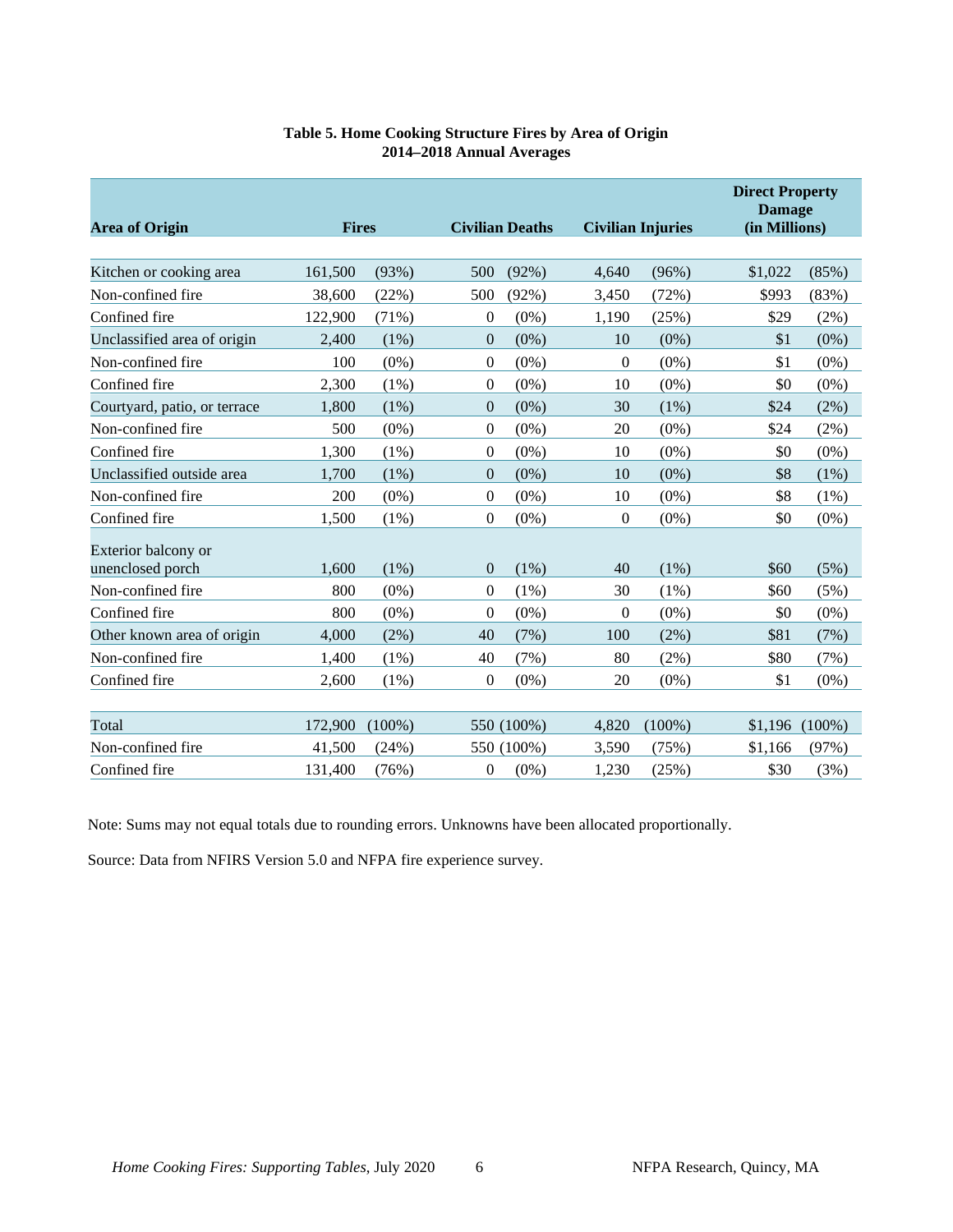# **Table 6 Home Cooking Structure Fires by Factor Contributing to Ignition 2014–2018 Annual Averages**

<span id="page-7-0"></span>

|                                                |              |         |                  |                        |                          |             |       | <b>Direct Property</b><br><b>Damage</b> |
|------------------------------------------------|--------------|---------|------------------|------------------------|--------------------------|-------------|-------|-----------------------------------------|
| <b>Factor Contributing to Ignition</b>         | <b>Fires</b> |         |                  | <b>Civilian Deaths</b> | <b>Civilian Injuries</b> |             |       | (in Millions)                           |
| Equipment unattended                           | 53,100 (31%) |         |                  | 290 (53%)              | $2,130(44\%)$            |             |       | \$465 (39%)                             |
| Non-confined                                   | 15,600       | $(9\%)$ | 290              | (53%)                  | 1,670(35%)               |             |       | \$456 (38%)                             |
| Confined                                       | 37,500 (22%) |         | $\mathbf{0}$     | $(0\%)$                |                          | $460(10\%)$ | \$9   | $(1\%)$                                 |
| Abandoned or discarded material or<br>product  | 17,200 (10%) |         | 60               | $(11\%)$               |                          | 470(10%)    | \$111 | (9%)                                    |
| Non-confined                                   | 3,600        | $(2\%)$ | 60               | $(11\%)$               |                          | 360 (8%)    | \$107 | (9%)                                    |
| Confined                                       | 13,700       | $(8\%)$ | $\mathbf{0}$     | $(0\%)$                | 110                      | (2%)        | \$3   | $(0\%)$                                 |
| Heat source too close to combustibles          | 15,900       | (9%)    | 80               | (15%)                  |                          | $520(11\%)$ |       | $$164$ $(14\%)$                         |
| Non-confined                                   | 5,200        | (3%)    | 80               | (15%)                  |                          | 410 (8%)    |       | $$161$ $(13%)$                          |
| Confined                                       | 10,700       | (6%)    | $\mathbf{0}$     | $(0\%)$                | 110                      | $(2\%)$     | \$3   | $(0\%)$                                 |
| Unclassified misuse of material or<br>product  | 15,200       | (9%)    | 20               | (3%)                   | 390                      | (8%)        | \$72  | (6%)                                    |
| Non-confined                                   | 2,500        | $(1\%)$ | 20               | (3%)                   | 250                      | (5%)        | \$69  | (6%)                                    |
| Confined                                       | 12,700       | (7%)    | $\mathbf{0}$     | $(0\%)$                | 140                      | (3%)        | \$2   | $(0\%)$                                 |
| Failure to clean                               | 14,000       | $(8\%)$ | $\overline{0}$   | $(0\%)$                | 90                       | (2%)        | \$9   | (1%)                                    |
| Non-confined                                   | 1,300        | $(1\%)$ | $\mathbf{0}$     | $(0\%)$                | 60                       | $(1\%)$     | \$8   | $(1\%)$                                 |
| Confined                                       | 12,700       | (7%)    | $\mathbf{0}$     | $(0\%)$                | 40                       | $(1\%)$     | \$1   | $(0\%)$                                 |
| Unintentionally turned on or not turned<br>off | 13,100       | $(8\%)$ | 50               | (8%)                   | 380                      | (8%)        |       | \$155(13%)                              |
| Non-confined                                   | 4,400        | (3%)    | 50               | $(8\%)$                | 300                      | (6%)        |       | $$152$ (13%)                            |
| Confined                                       | 8,700        | (5%)    | $\theta$         | $(0\%)$                | 80                       | $(2\%)$     | \$2   | $(0\%)$                                 |
| Unclassified factor contributed to<br>ignition | 9,500        | (5%)    | 20               | (4%)                   | 280                      | (6%)        | \$42  | (4%)                                    |
| Non-confined                                   | 1,500        | $(1\%)$ | 20               | (4%)                   | 140                      | (3%)        | \$39  | (3%)                                    |
| Confined                                       | 8,000        | (5%)    | $\boldsymbol{0}$ | $(0\%)$                | 130                      | (3%)        | \$2   | $(0\%)$                                 |
| Mechanical failure or malfunction              | 9,300        | (5%)    | 10               | (2%)                   | 90                       | (2%)        | \$55  | (5%)                                    |
| Non-confined                                   | 1,900        | $(1\%)$ | 10               | $(2\%)$                |                          | 60 (1%)     | \$54  | (4%)                                    |
| Confined                                       | 7,400        | (4%)    | $\boldsymbol{0}$ | (0%)                   |                          | 30 (1%)     | \$1   | $(0\%)$                                 |
| Electrical failure or malfunction              | 8,400        | (5%)    | 10               | (2%)                   | 160                      | (3%)        | \$69  | (6%)                                    |
| Non-confined                                   | 2,900        | (2%)    | 10               | $(2\%)$                | 150                      | (3%)        | \$68  | (6%)                                    |
| Confined                                       | 5,600        | (3%)    | $\boldsymbol{0}$ | $(0\%)$                | 10                       | $(0\%)$     | \$1   | $(0\%)$                                 |
| Equipment not being operated properly          | 4,300        | (2%)    | 10               | (1%)                   | 110                      | (2%)        | \$21  | (2%)                                    |
| Non-confined                                   | 800          | $(0\%)$ | 10               | (1%)                   | 80                       | (2%)        | \$20  | $(2\%)$                                 |
| Confined                                       | 3,500        | $(2\%)$ | $\boldsymbol{0}$ | $(0\%)$                |                          | 30 (1%)     | \$1   | $(0\%)$                                 |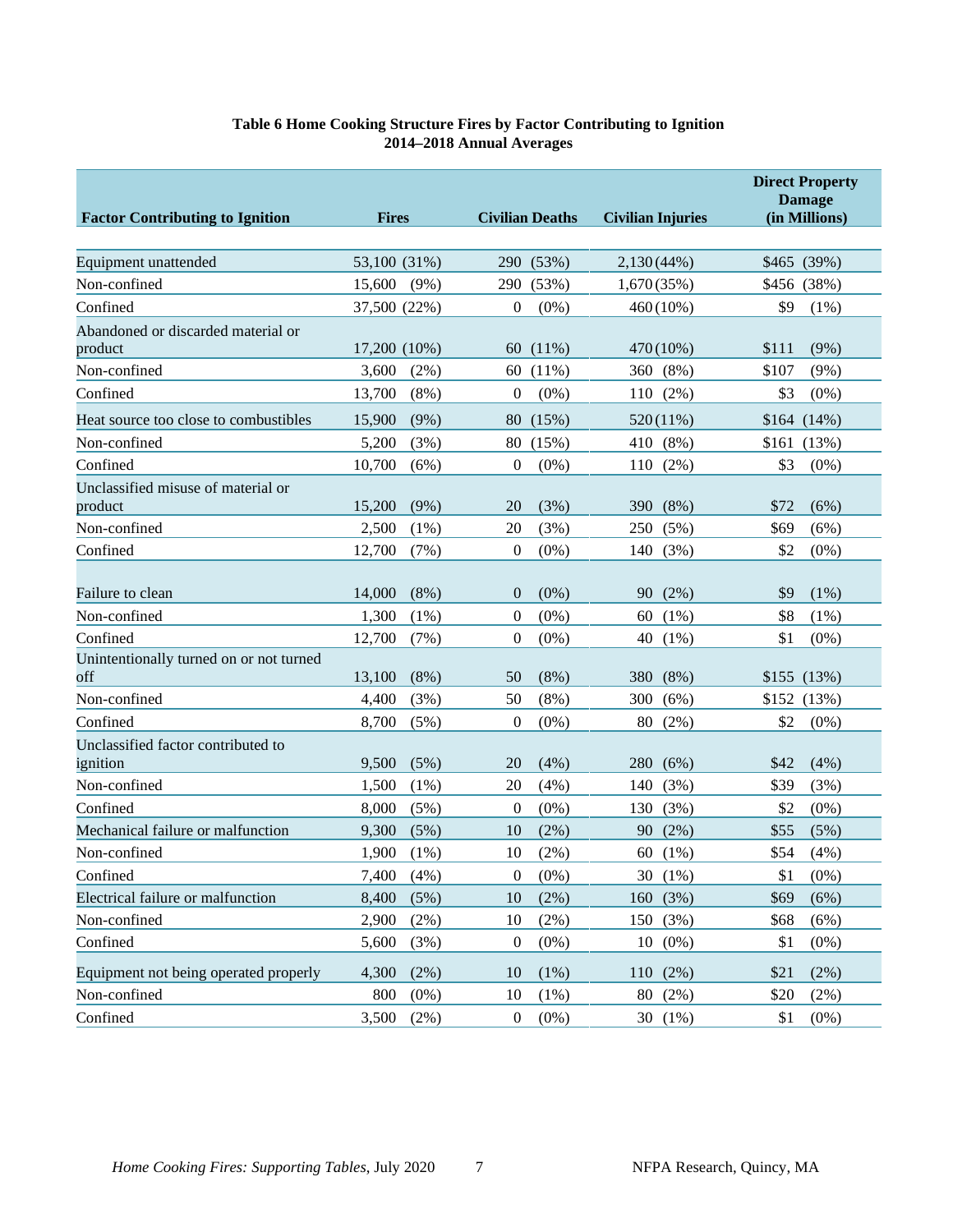| <b>Factor Contributing to Ignition</b> | <b>Fires</b>   |         | <b>Civilian Deaths</b> |            | <b>Civilian Injuries</b> |              |                 | <b>Direct Property</b><br><b>Damage</b><br>(in Millions) |  |  |
|----------------------------------------|----------------|---------|------------------------|------------|--------------------------|--------------|-----------------|----------------------------------------------------------|--|--|
| Unclassified operational deficiency    | 3,800          | (2%)    | 10                     | $(2\%)$    | 80                       | (2%)         | \$10            | $(1\%)$                                                  |  |  |
| Non-confined                           | 600            | $(0\%)$ | 10                     | (2%)       | 50                       | (1%)         | \$10            | (1%)                                                     |  |  |
| Confined                               | 3,200          | (2%)    | $\mathbf{0}$           | $(0\%)$    | 30                       | (1%)         | \$1             | $(0\%)$                                                  |  |  |
| Improper container or storage          | 3.600          | $(2\%)$ | $\theta$               | $(0\%)$    | 50                       | $(1\%)$      | \$11            | $(1\%)$                                                  |  |  |
| Non-confined                           | 600            | $(0\%)$ | 0                      | $(0\%)$    | 30                       | $(1\%)$      | \$10            | (1%)                                                     |  |  |
| Confined                               | 3,000          | $(2\%)$ | 0                      | $(0\%)$    | 20                       | $(0\%)$      | \$1             | $(0\%)$                                                  |  |  |
| Flammable liquid or gas spilled        | 3.000          | (2%)    | $\overline{0}$         | $(0\%)$    | 140                      | (3%)         | \$19            | (2%)                                                     |  |  |
| Non-confined                           | 700            | $(0\%)$ | 0                      | $(0\%)$    | 100                      | $(2\%)$      | \$18            | (1%)                                                     |  |  |
| Confined                               | 2,200          | $(1\%)$ | 0                      | $(0\%)$    | 40                       | $(1\%)$      | \$1             | $(0\%)$                                                  |  |  |
| Other known factor                     | 6,900          | (4%)    | 20                     | (3%)       | 180                      | (4%)         | \$77            | (6%)                                                     |  |  |
| Non-confined                           | 2.000          | $(1\%)$ | 20                     | (3%)       | 140                      | (3%)         | \$76            | (6%)                                                     |  |  |
| Confined                               | 4.900          | (3%)    | $\theta$               | $(0\%)$    | 40                       | $(1\%)$      | \$1             | $(0\%)$                                                  |  |  |
|                                        |                |         |                        |            |                          |              |                 |                                                          |  |  |
| <b>Total Fires</b>                     | 172,900 (100%) |         |                        | 550 (100%) |                          | 4,820 (100%) | $$1,196(100\%)$ |                                                          |  |  |
| Non-confined                           | 41,500         | (24%)   |                        | 550 (100%) | 3,590                    | (75%)        | \$1,166         | (97%)                                                    |  |  |
| Confined                               | 131,400        | (76%)   | 0                      | $(0\%)$    | 1,230                    | (25%)        | \$30            | (3%)                                                     |  |  |
|                                        |                |         |                        |            |                          |              |                 |                                                          |  |  |
| <b>Total Factors</b>                   | 177,200 (102%) |         |                        | 580 (105%) |                          | 5.060 (105%) | \$1,279 (107%)  |                                                          |  |  |
| Non-confined                           | 43,600         | (25%)   |                        | 580 (105%) | 3,810                    | (79%)        | $$1,248$ (104%) |                                                          |  |  |
| Confined                               | 133,600        | (77%)   | 0                      | $(0\%)$    | 1,260                    | (26%)        | \$31            | (3%)                                                     |  |  |

## **Table 6. Home Cooking Structure Fires, by Factor Contributing to Ignition 2014–2018 Annual Averages (Continued)**

Note: Multiple entries are allowed, resulting in more factor entries than fires. Sums may not equal totals due to rounding errors. Unknowns have been allocated proportionally.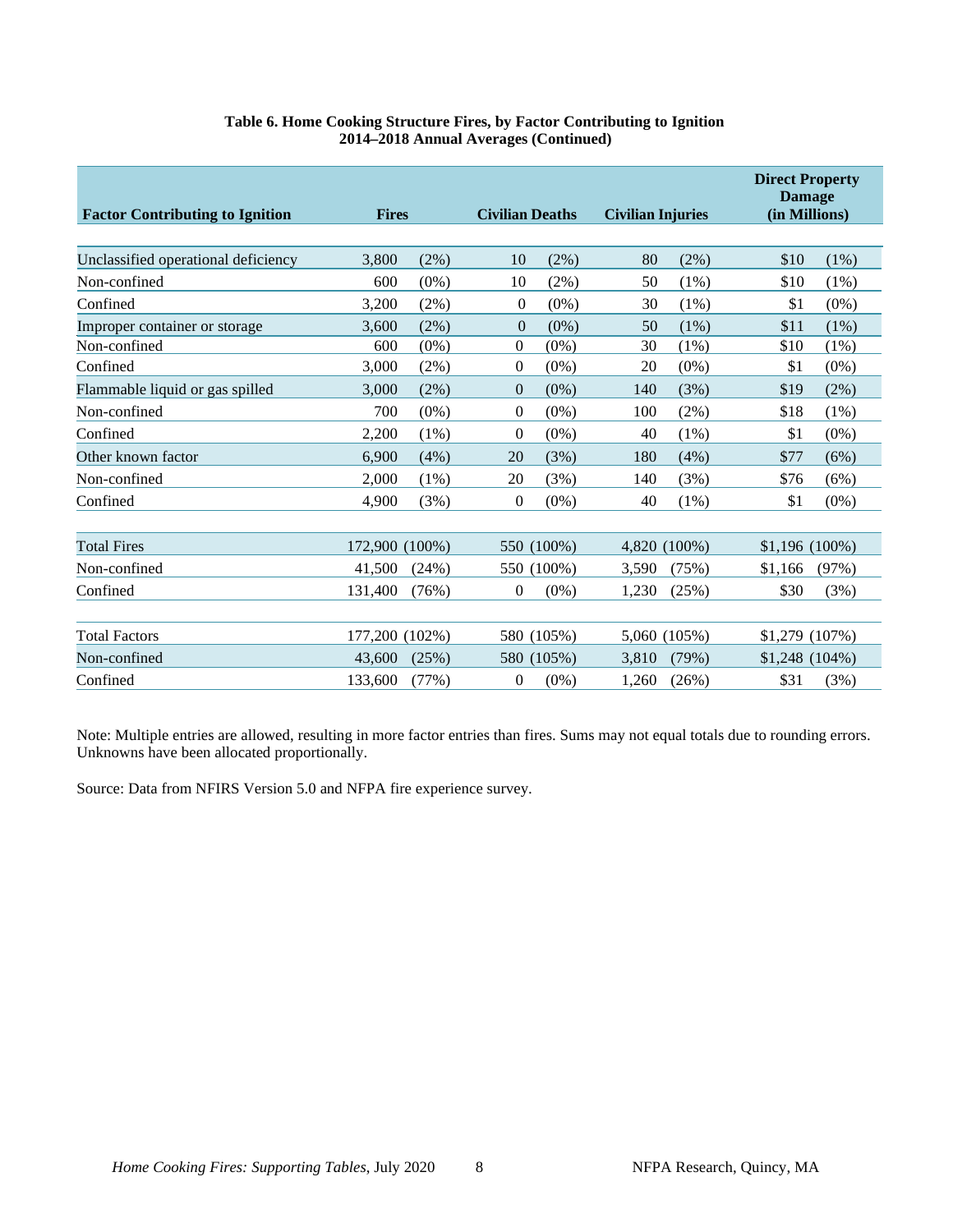# **Table 7A. Home Cooking Structure Fires by Human Factor Contributing to Ignition 2014–2018 Annual Averages**

<span id="page-9-0"></span>

| <b>Human Factor</b><br><b>Contributing to Ignition</b> | <b>Fires</b> |           | <b>Civilian</b><br><b>Deaths</b> |           | <b>Civilian</b><br><b>Injuries</b> |           | <b>Direct Property</b><br><b>Damage</b><br>(in Millions) |           |  |
|--------------------------------------------------------|--------------|-----------|----------------------------------|-----------|------------------------------------|-----------|----------------------------------------------------------|-----------|--|
| Unattended or unsupervised person                      | 21,800       | (13%)     | 70                               | (13%)     | 690                                | (14%)     | \$206                                                    | (17%)     |  |
| Non-confined fire                                      | 6,300        | (4%)      | $70\,$                           | (13%)     | 510                                | $(11\%)$  | \$200                                                    | (17%)     |  |
| Confined fire                                          | 15,500       | (9%)      | $\boldsymbol{0}$                 | $(0\%)$   | 180                                | (4%)      | \$7                                                      | (1%)      |  |
| Asleep                                                 | 7,700        | (4%)      | 140                              | (26%)     | 550                                | (11%)     | \$110                                                    | (9%)      |  |
| Non-confined fire                                      | 2,400        | (1%)      | 140                              | (26%)     | 410                                | $(9\%)$   | \$108                                                    | (9%)      |  |
| Confined fire                                          | 5,200        | (3%)      | $\boldsymbol{0}$                 | $(0\%)$   | 140                                | (3%)      | \$2                                                      | $(0\%)$   |  |
| Possibly impaired by alcohol or<br>drugs               | 2,600        | (1%)      | 70                               | (13%)     | 270                                | (6%)      | \$29                                                     | (2%)      |  |
| Non-confined fire                                      | 800          | $(0\%)$   | 70                               | (13%)     | 210                                | (4%)      | \$29                                                     | $(2\%)$   |  |
| Confined fire                                          | 1,800        | (1%)      | $\boldsymbol{0}$                 | $(0\%)$   | 60                                 | $(1\%)$   | \$0                                                      | $(0\%)$   |  |
| Age was a factor                                       | 2,300        | (1%)      | 40                               | (7%)      | 140                                | (3%)      | \$21                                                     | (2%)      |  |
| Non-confined fire                                      | 700          | $(0\%)$   | 40                               | (7%)      | 110                                | $(2\%)$   | \$21                                                     | (2%)      |  |
| Confined fire                                          | 1,600        | (1%)      | $\boldsymbol{0}$                 | $(0\%)$   | 30                                 | (1%)      | \$1                                                      | $(0\%)$   |  |
| Possibly mentally disabled                             | 1,000        | $(1\%)$   | 10                               | (3%)      | 60                                 | $(1\%)$   | \$10                                                     | (1%)      |  |
| Non-confined fire                                      | 300          | $(0\%)$   | 10                               | (3%)      | 50                                 | $(1\%)$   | \$10                                                     | (1%)      |  |
| Confined fire                                          | 700          | $(0\%)$   | $\boldsymbol{0}$                 | $(0\%)$   | 10                                 | $(0\%)$   | \$0                                                      | $(0\%)$   |  |
| Multiple persons involved                              | 600          | $(0\%)$   | 20                               | (4%)      | 50                                 | (1%)      | \$7                                                      | (1%)      |  |
| Non-confined fire                                      | 200          | $(0\%)$   | 20                               | (4%)      | 30                                 | (1%)      | \$7                                                      | (1%)      |  |
| Confined fire                                          | 400          | $(0\%)$   | $\boldsymbol{0}$                 | $(0\%)$   | 10                                 | $(0\%)$   | \$0                                                      | $(0\%)$   |  |
| Physically disabled                                    | 600          | $(0\%)$   | 10                               | (2%)      | 50                                 | (1%)      | \$12                                                     | (1%)      |  |
| Non-confined fire                                      | 200          | $(0\%)$   | 10                               | (2%)      | 40                                 | (1%)      | \$11                                                     | (1%)      |  |
| Confined fire                                          | 400          | $(0\%)$   | $\boldsymbol{0}$                 | $(0\%)$   | 20                                 | $(0\%)$   | \$0                                                      | $(0\%)$   |  |
| None                                                   | 138,000      | (80%)     | 240                              | (44%)     | 3,210                              | (67%)     | \$827                                                    | (69%)     |  |
| Non-confined fire                                      | 31,000       | (18%)     | 240                              | (44%)     | 2,390                              | $(50\%)$  | \$806                                                    | (67%)     |  |
| Confined fire                                          | 106,900      | (62%)     | $\boldsymbol{0}$                 | $(0\%)$   | 820                                | (17%)     | \$21                                                     | (2%)      |  |
|                                                        |              |           |                                  |           |                                    |           |                                                          |           |  |
| <b>Total fires</b>                                     | 172,900      | $(100\%)$ | 550                              | $(100\%)$ | 4,820                              | $(100\%)$ | \$1,196                                                  | $(100\%)$ |  |
| Non-confined fire                                      | 41,500       | (24%)     | 550                              | $(100\%)$ | 3,590                              | (75%)     | \$1,166                                                  | (97%)     |  |
| Confined fire                                          | 131,400      | (76%)     | $\boldsymbol{0}$                 | $(0\%)$   | 1,230                              | (25%)     | \$30                                                     | (3%)      |  |
|                                                        |              |           |                                  |           |                                    |           |                                                          |           |  |
| <b>Total factors</b>                                   | 174,600      | $(101\%)$ | 620                              | (112%)    | 5,020                              | $(104\%)$ | \$1,221                                                  | (102%)    |  |
| Non-confined fire                                      | 42,100       | (24%)     | 620                              | (112%)    | 3,750                              | (78%)     | \$1,191                                                  | $(100\%)$ |  |
| Confined fire                                          | 132,500      | (77%)     | $\boldsymbol{0}$                 | $(0\%)$   | 1,270                              | (26%)     | \$30                                                     | (3%)      |  |

Note: Multiple entries are allowed, resulting in more factor entries than fires. Sums may not equal totals due to rounding errors. Unknowns have been allocated proportionally.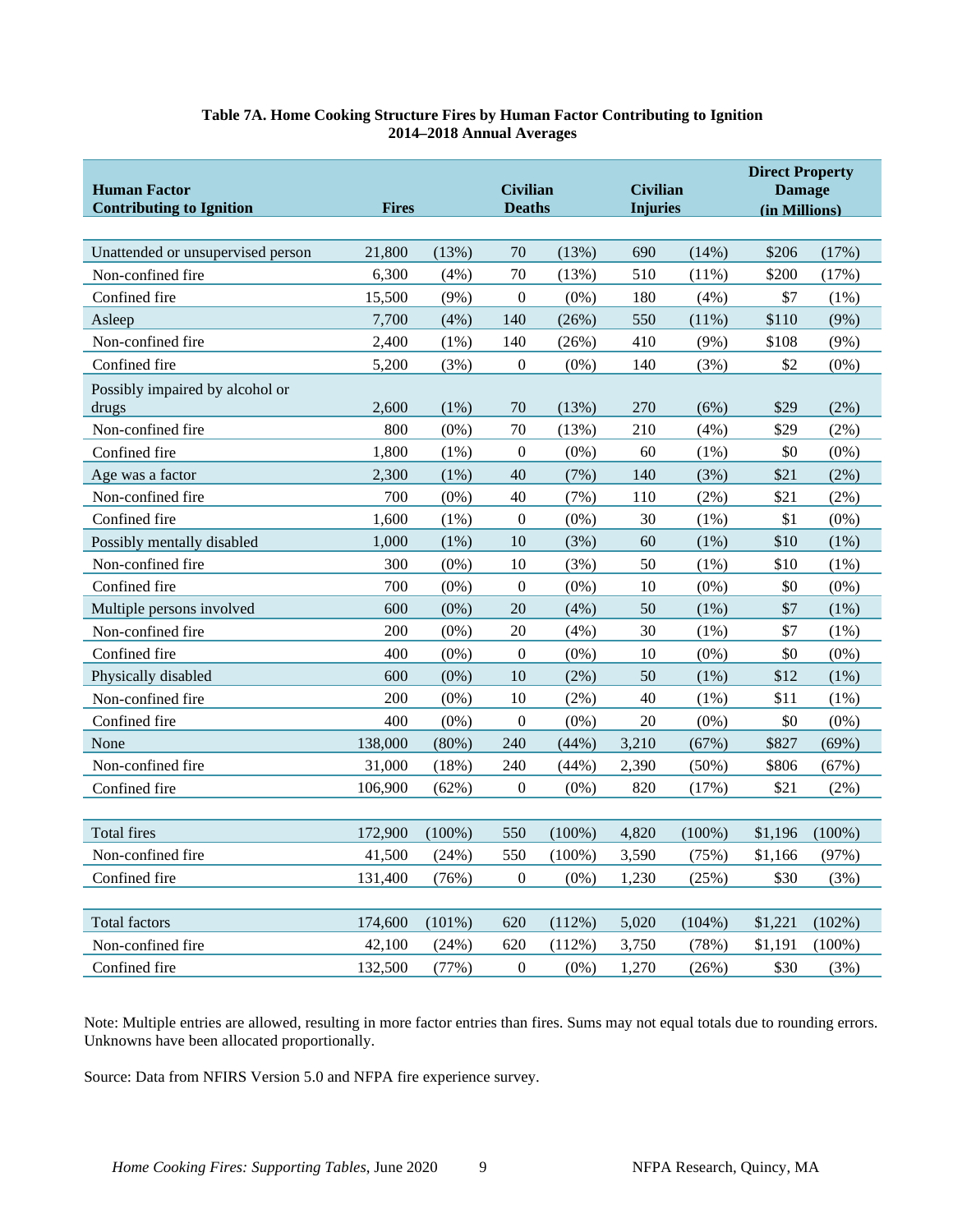| <b>Human Factor</b><br><b>Contributing to Ignition</b> | <b>Fires</b>   |               |                  | <b>Civilian Deaths</b> |                  | <b>Civilian Injuries</b> | <b>Direct Property</b><br><b>Damage</b><br>(in Millions) |              |
|--------------------------------------------------------|----------------|---------------|------------------|------------------------|------------------|--------------------------|----------------------------------------------------------|--------------|
| Asleep                                                 | 4,000          | (20%)         | 100              | (41%)                  | 280              | (33%)                    | \$66                                                     | (29%)        |
| Non-confined fire                                      | 1,200          | (6%)          | 100              | (41%)                  | 220              | (26%)                    | \$65                                                     | (29%)        |
| Confined fire                                          | 2,800          | (14%)         | $\mathbf{0}$     | $(0\%)$                | 60               | (7%)                     | \$1                                                      | $(0\%)$      |
| Unattended or unsupervised person                      | 2,500          | (12%)         | 30               | (12%)                  | 120              | (14%)                    | \$30                                                     | (14%)        |
| Non-confined fire                                      | 700            | (4%)          | 30               | (12%)                  | 100              | (11%)                    | \$29                                                     | (13%)        |
| Confined fire                                          | 1,700          | $(8\%)$       | $\mathbf{0}$     | $(0\%)$                | 30               | (3%)                     | \$1                                                      | $(0\%)$      |
| Possibly impaired by alcohol or<br>drugs               | 1,100          | (6%)          | 40               | (18%)                  | 110              | (13%)                    | \$15                                                     | (7%)         |
| Non-confined fire                                      | 300            | $(2\%)$       | 40               | (18%)                  | 90               | (11%)                    | \$15                                                     | (7%)         |
| Confined fire                                          | 800            | (4%)          | 0                | $(0\%)$                | 20               | (3%)                     | \$0                                                      | $(0\%)$      |
| Age was a factor                                       | 200            | (1%)          | 10               | (5%)                   | 10               | (1%)                     | \$1                                                      | $(1\%)$      |
| Non-confined fire                                      | 100            | $(0\%)$       | 10               | (5%)                   | 10               | $(1\%)$                  | \$1                                                      | (1%)         |
| Confined fire                                          | 100            | $(1\%)$       | $\boldsymbol{0}$ | $(0\%)$                | $\overline{0}$   | $(0\%)$                  | \$0                                                      | $(0\%)$      |
| Possibly mentally disabled                             | 200            | $(1\%)$       | $\boldsymbol{0}$ | $(0\%)$                | 20               | (2%)                     | \$1                                                      | (1%)         |
| Non-confined fire                                      | 100            | $(0\%)$       | $\boldsymbol{0}$ | $(0\%)$                | 10               | $(1\%)$                  | \$1                                                      | $(0\%)$      |
| Confined fire                                          | 100            | (1%)          | $\boldsymbol{0}$ | $(0\%)$                | $\boldsymbol{0}$ | $(0\%)$                  | \$0                                                      | $(0\%)$      |
| Physically disabled                                    | 100            | $(0\%)$       | $\overline{0}$   | (1%)                   | $\overline{0}$   | $(0\%)$                  | \$1                                                      | (1%)         |
| Non-confined fire                                      | $\overline{0}$ | $(0\%)$       | $\mathbf{0}$     | $(1\%)$                | $\overline{0}$   | $(0\%)$                  | \$1                                                      | $(1\%)$      |
| Confined fire                                          | 100            | $(0\%)$       | $\boldsymbol{0}$ | $(0\%)$                | $\boldsymbol{0}$ | $(0\%)$                  | \$0                                                      | $(0\%)$      |
| Multiple persons involved                              | 100            | $(0\%)$       | $\boldsymbol{0}$ | $(0\%)$                | $\boldsymbol{0}$ | $(0\%)$                  | \$5                                                      | (2%)         |
| Non-confined fire                                      | $\mathbf{0}$   | $(0\%)$       | $\overline{0}$   | $(0\%)$                | $\overline{0}$   | $(0\%)$                  | \$5                                                      | $(2\%)$      |
| Confined fire                                          | $\mathbf{0}$   | $(0\%)$       | $\overline{0}$   | $(0\%)$                | $\boldsymbol{0}$ | $(0\%)$                  | \$0                                                      | $(0\%)$      |
| None                                                   | 13,000         | (63%)         | 90               | (36%)                  | 380              | (44%)                    | \$112                                                    | (50%)        |
| Non-confined fire                                      | 3,600          | (17%)         | 90               | (36%)                  | 300              | (35%)                    | \$110                                                    | (49%)        |
| Confined fire                                          | 9,400          | (46%)         | $\boldsymbol{0}$ | $(0\%)$                | 70               | (9%)                     | \$2                                                      | (1%)         |
|                                                        |                |               |                  |                        |                  |                          |                                                          |              |
| <b>Total fires</b>                                     |                | 20,500 (100%) |                  | 240 (100%)             |                  | 860 (100%)               |                                                          | \$223 (100%) |
| Non-confined fire                                      | 5,800          | (28%)         | 240              | $(100\%)$              | 680              | (79%)                    | \$220                                                    | (99%)        |
| Confined fire                                          | 14,700         | (72%)         | $\boldsymbol{0}$ | $(0\%)$                | 180              | (21%)                    | \$3                                                      | $(1\%)$      |
|                                                        |                |               |                  |                        |                  |                          |                                                          |              |
| <b>Total factors</b>                                   |                | 21,100 (103%) | 270              | $(114\%)$              |                  | 930 (108%)               |                                                          | \$231 (104%) |
| Non-confined fire                                      | 6,000          | (29%)         | 270              | (114%)                 | 730              | (86%)                    |                                                          | \$228 (102%) |
| Confined fire                                          | 15,100         | (74%)         | 0                | (0%)                   | 190              | (23%)                    | \$3                                                      | (1%)         |

#### **Table 7B. Home Cooking Structure Fires Reported Between 11 p.m. and 7 a.m. by Human Factor Contributing to Ignition, 2014–2018 Annual Averages**

Note: Multiple entries are allowed, resulting in more factor entries than fires. Sums may not equal totals due to rounding errors. Unknowns have been allocated proportionally.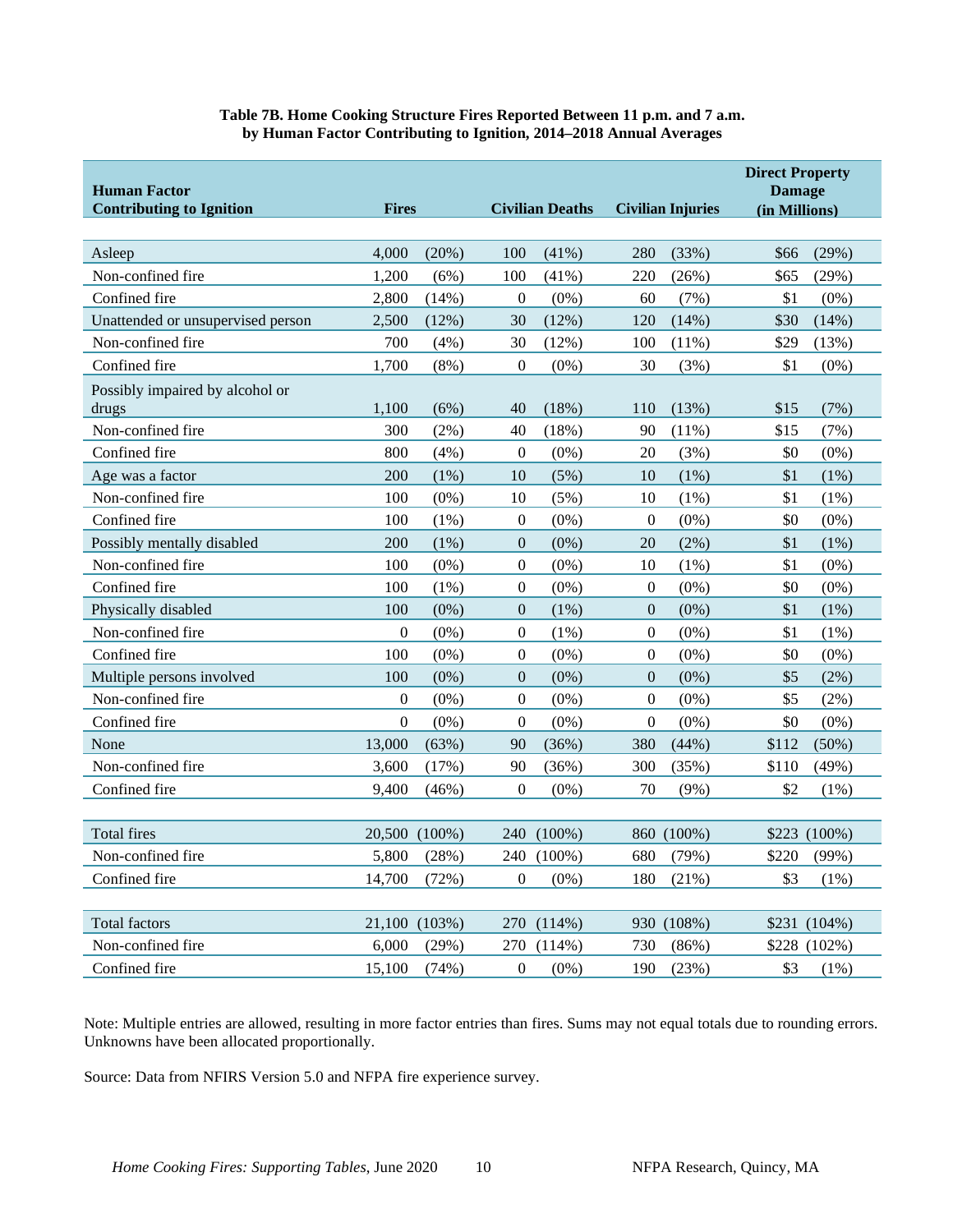| <b>Human Factor</b><br><b>Contributing to Ignition</b> | <b>Fires</b>   |         |                  | <b>Civilian</b><br><b>Deaths</b> | <b>Civilian</b><br><b>Injuries</b> |           |       | <b>Direct Property</b><br><b>Damage</b><br>(in Millions) |
|--------------------------------------------------------|----------------|---------|------------------|----------------------------------|------------------------------------|-----------|-------|----------------------------------------------------------|
| Unattended or unsupervised person                      | 19,300         | (13%)   | 40               | (13%)                            | 570                                | (14%)     | \$176 | (18%)                                                    |
| Non-confined fire                                      | 5,600          | (4%)    | 40               | (13%)                            | 410                                | (10%)     | \$170 | (17%)                                                    |
| Confined fire                                          | 13,700         | (9%)    | $\boldsymbol{0}$ | $(0\%)$                          | 150                                | (4%)      | \$6   | $(1\%)$                                                  |
| Asleep                                                 | 3,900          | (3%)    | 50               | (15%)                            | 260                                | (7%)      | \$44  | (4% )                                                    |
| Non-confined fire                                      | 1,300          | $(1\%)$ | 50               | (15%)                            | 190                                | (5%)      | \$43  | (4%)                                                     |
| Confined fire                                          | 2,600          | $(2\%)$ | $\boldsymbol{0}$ | $(0\%)$                          | 70                                 | $(2\%)$   | \$1   | $(0\%)$                                                  |
| Age was a factor                                       | 2,100          | (1%)    | 30               | $(9\%)$                          | 130                                | (3%)      | \$20  | (2%)                                                     |
| Non-confined fire                                      | 700            | $(0\%)$ | 30               | $(9\%)$                          | 100                                | (3%)      | \$19  | (2%)                                                     |
| Confined fire                                          | 1,400          | $(1\%)$ | $\boldsymbol{0}$ | $(0\%)$                          | 30                                 | $(1\%)$   | \$1   | $(0\%)$                                                  |
| Possibly impaired by alcohol or<br>drugs               | 1,500          | (1%)    | 30               | (10%)                            | 160                                | (4%)      | \$14  | $(1\%)$                                                  |
| Non-confined fire                                      | 500            | $(0\%)$ | 30               | (10%)                            | 120                                | (3%)      | \$13  | $(1\%)$                                                  |
| Confined fire                                          | 1,100          | $(1\%)$ | $\boldsymbol{0}$ | $(0\%)$                          | 40                                 | $(1\%)$   | \$0   | $(0\%)$                                                  |
| Possibly mentally disabled                             | 900            | (1%)    | 10               | (5%)                             | 50                                 | (1%)      | \$9   | (1%)                                                     |
| Non-confined fire                                      | 300            | $(0\%)$ | 10               | (5%)                             | 40                                 | (1%)      | \$9   | (1%)                                                     |
| Confined fire                                          | 600            | $(0\%)$ | $\boldsymbol{0}$ | $(0\%)$                          | 10                                 | $(0\%)$   | \$0   | $(0\%)$                                                  |
| Multiple persons involved                              | 500            | $(0\%)$ | 10               | (3%)                             | 50                                 | (1%)      | \$7   | (1%)                                                     |
| Non-confined fire                                      | 200            | $(0\%)$ | 10               | (3%)                             | 30                                 | $(1\%)$   | \$7   | (1%)                                                     |
| Confined fire                                          | 300            | $(0\%)$ | $\boldsymbol{0}$ | $(0\%)$                          | 20                                 | $(0\%)$   | \$0   | $(0\%)$                                                  |
| Physically disabled                                    | 500            | $(0\%)$ | 20               | (7%)                             | 40                                 | (1%)      | \$6   | (1%)                                                     |
| Non-confined fire                                      | 200            | $(0\%)$ | 20               | (7%)                             | 30                                 | $(1\%)$   | \$6   | (1%)                                                     |
| Confined fire                                          | 300            | $(0\%)$ | $\boldsymbol{0}$ | $(0\%)$                          | 10                                 | $(0\%)$   | \$0   | $(0\%)$                                                  |
| None                                                   | 124,800        | (82%)   | 160              | (50%)                            | 2,830                              | (71%)     | \$715 | (73%)                                                    |
| Non-confined fire                                      | 27,500         | (18%)   | 160              | (50%)                            | 2,090                              | (53%)     | \$696 | (72%)                                                    |
| Confined fire                                          | 97,300         | (64%)   | 0                | $(0\%)$                          | 740                                | (19%)     | \$19  | (2%)                                                     |
|                                                        |                |         |                  |                                  |                                    |           |       |                                                          |
| <b>Total fires</b>                                     | 152,400 (100%) |         |                  | 310 (100%)                       | 3,960                              | $(100\%)$ |       | \$973 (100%)                                             |
| Non-confined fire                                      | 35,700         | (23%)   | 310              | $(100\%)$                        | 2,910                              | (73%)     | \$946 | (97%)                                                    |
| Confined fire                                          | 116,700        | (77%)   | $\boldsymbol{0}$ | $(0\%)$                          | 1,050                              | (27%)     | \$27  | (3%)                                                     |
|                                                        |                |         |                  |                                  |                                    |           |       |                                                          |
| <b>Total factors</b>                                   | 153500         | 101%    | 350              | 111%                             | 4090                               | 103%      | \$990 | 102%                                                     |
| Non-confined fire                                      | 36100          | 24%     | 350              | 111%                             | 3020                               | 76%       | \$963 | 99%                                                      |
| Confined fire                                          | 117400         | 77%     | $\boldsymbol{0}$ | $0\%$                            | 1070                               | 27%       | \$27  | 3%                                                       |

#### **Table 7C. Home Cooking Structure Fires Reported Between 7 a.m. and 11 p.m. by Human Factor Contributing to Ignition, 2014–2018 Annual Averages**

Note: Multiple entries are allowed, resulting in more factor entries than fires. Sums may not equal totals due to rounding errors. Unknowns have been allocated proportionally.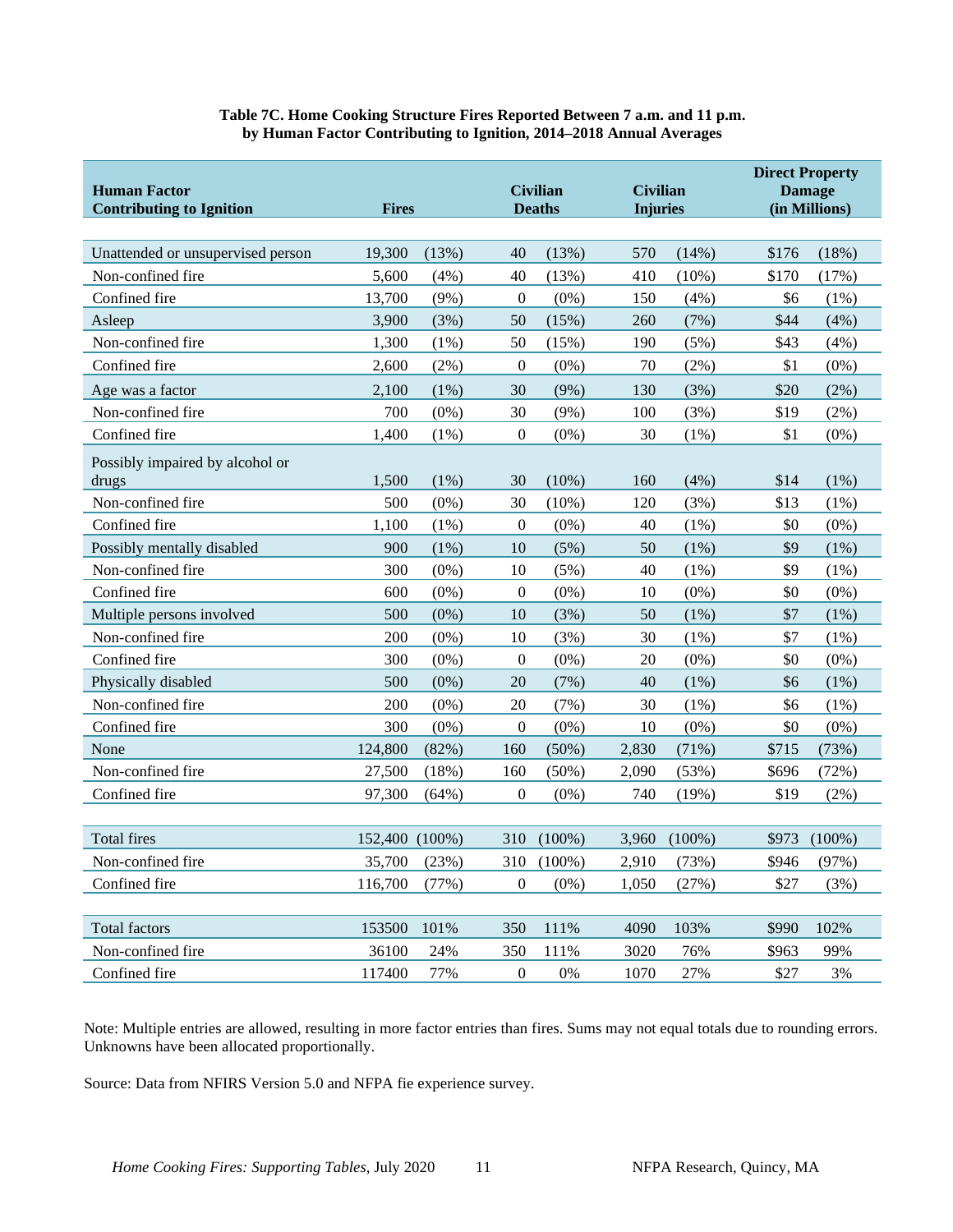#### **Table 8. Home Cooking Structure Fires by Item First Ignited 2014–2018 Annual Average**

<span id="page-12-0"></span>

| <b>Item First Ignited</b>                                                                                                 | <b>Fires</b> |           |                  | <b>Civilian</b><br><b>Deaths</b> | <b>Civilian</b><br><b>Injuries</b> |              | <b>Direct Property</b><br><b>Damage</b><br>(in Millions) |         |
|---------------------------------------------------------------------------------------------------------------------------|--------------|-----------|------------------|----------------------------------|------------------------------------|--------------|----------------------------------------------------------|---------|
| Cooking materials, including food                                                                                         | 114,400      | (66%)     | 280              | (51%)                            | 3,220                              | (67%)        | \$581                                                    | (49%)   |
| Non-confined fire                                                                                                         | 22,700       | (13%)     | 280              | (51%)                            | 2,370                              | (49%)        | \$563                                                    | (47%)   |
| Confined fire                                                                                                             | 91,700       | (53%)     | $\theta$         | $(0\%)$                          | 850                                | (18%)        | \$19                                                     | (2%)    |
| Appliance housing or casing                                                                                               | 11,000       | (6%)      | 30               | (6%)                             | 220                                | (5%)         | \$66                                                     | (6%)    |
| Non-confined fire                                                                                                         | 3,000        | (2%)      | 30               | (6%)                             | 170                                | (4%)         | \$63                                                     | (5%)    |
| Confined fire                                                                                                             | 8,000        | (5%)      | $\boldsymbol{0}$ | $(0\%)$                          | 50                                 | $(1\%)$      | \$3                                                      | $(0\%)$ |
| Household utensils                                                                                                        | 9,200        | (5%)      | 20               | (4%)                             | 200                                | (4%)         | \$38                                                     | (3%)    |
| Non-confined fire                                                                                                         | 1,700        | $(1\%)$   | 20               | (4%)                             | 120                                | $(2\%)$      | \$36                                                     | (3%)    |
| Confined fire                                                                                                             | 7,500        | (4%)      | $\boldsymbol{0}$ | $(0\%)$                          | 80                                 | (2%)         | \$2                                                      | $(0\%)$ |
| Unclassified item first ignited                                                                                           | 7,900        | (5%)      | 10               | $(2\%)$                          | 150                                | (3%)         | \$37                                                     | (3%)    |
| Non-confined fire                                                                                                         | 1,300        | (1%)      | 10               | (2%)                             | 70                                 | $(1\%)$      | \$35                                                     | (3%)    |
| Confined fire                                                                                                             | 6,700        | (4%)      | $\overline{0}$   | $(0\%)$                          | 80                                 | $(2\%)$      | \$2                                                      | $(0\%)$ |
| Flammable or combustible liquid or<br>gas, piping, or filter                                                              | 6,200        | (4%)      | 30               | $(6\%)$                          | 330                                | (7%)         | \$72                                                     | (6%)    |
| Non-confined fire                                                                                                         | 2,200        | $(1\%)$   | 30               | (6%)                             | 250                                | (5%)         | \$70                                                     | (6%)    |
| Confined fire                                                                                                             | 4,000        | $(2\%)$   | $\boldsymbol{0}$ | $(0\%)$                          | 80                                 | $(2\%)$      | \$1                                                      | $(0\%)$ |
| Cabinetry                                                                                                                 | 3,400        | $(2\%)$   | 30               | (6%)                             | 150                                | (3%)         | \$99                                                     | (8%)    |
| Non-confined fire                                                                                                         | 2,400        | $(1\%)$   | 30               | (6%)                             | 140                                | (3%)         | \$98                                                     | (8%)    |
| Confined fire                                                                                                             | 1,000        | $(1\%)$   | $\boldsymbol{0}$ | $(0\%)$                          | 20                                 | $(0\%)$      | \$1                                                      | $(0\%)$ |
| Other known item first ignited                                                                                            | 20,800       | (12%)     | 150              | (27%)                            | 550                                | (11%)        | \$304                                                    | (25%)   |
| Non-confined fire                                                                                                         | 8,200        | (5%)      | 150              | (27%)                            | 470                                | (10%)        | \$301                                                    | (25%)   |
| Confined fire                                                                                                             | 12,600       | (7%)      | $\mathbf{0}$     | $(0\%)$                          | 80                                 | $(2\%)$      | \$3                                                      | $(0\%)$ |
|                                                                                                                           |              |           |                  |                                  |                                    |              |                                                          |         |
| Total                                                                                                                     | 172,900      | $(100\%)$ | 550              | $(100\%)$                        |                                    | 4,820 (100%) | $$1,196(100\%)$                                          |         |
| Non-confined fire                                                                                                         | 41,500       | (24%)     | 550              | $(100\%)$                        | 3,590                              | (75%)        | \$1,166                                                  | (97%)   |
| Confined fire                                                                                                             | 131,400      | (76%)     | $\mathbf{0}$     | $(0\%)$                          | 1,230                              | (25%)        | \$30                                                     | (3%)    |
| The following other known items were first ignited in less than 2% of the fires but in at least 10, or 2%, of the deaths: |              |           |                  |                                  |                                    |              |                                                          |         |
| Clothing                                                                                                                  |              |           | 40               | (8%)                             |                                    |              |                                                          |         |
| Multiple items first ignited                                                                                              |              |           | 20               | (3%)                             |                                    |              |                                                          |         |
| Interior wall covering                                                                                                    |              |           | 10               | $(2\%)$                          |                                    |              |                                                          |         |
| Unclassified structural component or<br>finish                                                                            |              |           | 10               | $(2\%)$                          |                                    |              |                                                          |         |
| Upholstered furniture                                                                                                     |              |           | $10\,$           | $(2\%)$                          |                                    |              |                                                          |         |
| Unclassified organic material                                                                                             |              |           | 10               | $(2\%)$                          |                                    |              |                                                          |         |

Note: Sums may not equal totals due to rounding errors. Unknowns have been allocated proportionally.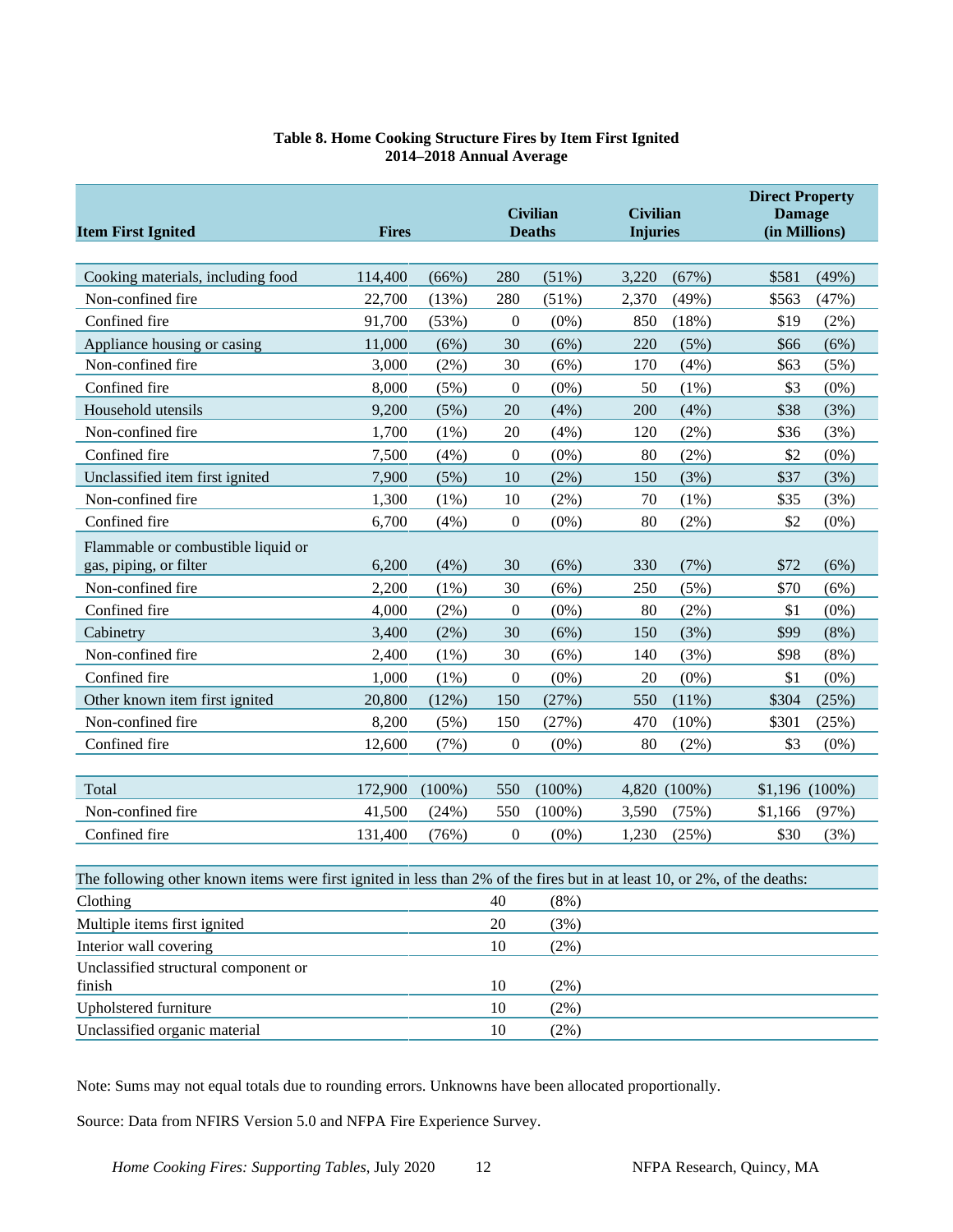<span id="page-13-0"></span>

| <b>Type of Material</b>                                      |                |          |                | <b>Civilian</b> | <b>Civilian</b> |           |       | <b>Direct Property</b><br><b>Damage</b> |
|--------------------------------------------------------------|----------------|----------|----------------|-----------------|-----------------|-----------|-------|-----------------------------------------|
| <b>First Ignited</b>                                         | <b>Fires</b>   |          |                | <b>Deaths</b>   | <b>Injuries</b> |           |       | (in Millions)                           |
|                                                              |                |          |                |                 |                 |           |       |                                         |
| Food or starch, excluding fat                                |                |          |                |                 |                 |           |       |                                         |
| and grease                                                   | 43,100         | (38%)    | 90             | (31%)           | 570             | (18%)     | \$86  | (15%)                                   |
| Non-confined fire                                            | 3,800          | (3%)     | 90             | (31%)           | 360             | (11%)     | \$81  | (14%)                                   |
| Confined fire                                                | 39,400         | (34%)    | $\overline{0}$ | $(0\%)$         | 210             | (6%)      | \$4   | $(1\%)$                                 |
| Cooking oil or other Class<br><b>IIIB</b> combustible liquid | 35,300         | (31%)    | 110            | $(40\%)$        | 1,660           | (52%)     | \$311 | (54%)                                   |
| Non-confined fire                                            | 11,100         | $(10\%)$ | 110            | $(40\%)$        | 1,250           | (39%)     | \$303 | (52%)                                   |
| Confined fire                                                | 24,200         | (21%)    | $\overline{0}$ | $(0\%)$         | 410             | (13%)     | \$8   | $(1\%)$                                 |
| Fat, grease, butter, margarine,<br>or lard                   | 24,300         | (21%)    | 50             | (18%)           | 790             | (24%)     | \$131 | (23%)                                   |
| Non-confined fire                                            | 5,900          | (5%)     | 50             | (18%)           | 600             | (19%)     | \$127 | (22%)                                   |
| Confined fire                                                | 18,400         | (16%)    | $\overline{0}$ | $(0\%)$         | 190             | (6%)      | \$4   | $(1\%)$                                 |
| Unclassified type of material                                |                |          |                |                 |                 |           |       |                                         |
| first ignited                                                | 3,300          | (3%)     | $\overline{0}$ | $(0\%)$         | 20              | (1%)      | \$5   | $(1\%)$                                 |
| Non-confined fire                                            | 300            | $(0\%)$  | $\overline{0}$ | $(0\%)$         | 10              | $(0\%)$   | \$5   | $(1\%)$                                 |
| Confined fire                                                | 3,000          | (3%)     | $\overline{0}$ | $(0\%)$         | 10              | $(0\%)$   | \$0   | $(0\%)$                                 |
| Plastic                                                      | 2,600          | (2%)     | 10             | $(2\%)$         | 40              | $(1\%)$   | \$4   | (1%)                                    |
| Non-confined fire                                            | 400            | $(0\%)$  | 10             | $(2\%)$         | 30              | $(1\%)$   | \$3   | $(1\%)$                                 |
| Confined fire                                                | 2,200          | $(2\%)$  | $\overline{0}$ | $(0\%)$         | 10              | $(0\%)$   | \$1   | $(0\%)$                                 |
| Other known type of material                                 | 5,800          | (5%)     | 20             | (9%)            | 150             | (5%)      | \$44  | (8%)                                    |
| Non-confined fire                                            | 1,200          | (1%)     | 20             | (9%)            | 120             | (4%)      | \$43  | (7%)                                    |
| Confined fire                                                | 4,600          | (4%)     | $\overline{0}$ | $(0\%)$         | 20              | $(1\%)$   | \$1   | $(0\%)$                                 |
|                                                              |                |          |                |                 |                 |           |       |                                         |
| <b>Total fires</b>                                           | 114,400 (100%) |          | 280            | $(100\%)$       | 3,220           | $(100\%)$ | \$581 | $(100\%)$                               |
| Non-confined fire                                            | 22,700         | (20%)    | 280            | $(100\%)$       | 2,370           | (74%)     | \$563 | (97%)                                   |
| Confined fire                                                | 91,700         | $(80\%)$ | $\overline{0}$ | $(0\%)$         | 850             | (26%)     | \$19  | (3%)                                    |

## **Table 9. Home Cooking Structure Fires That Began with Cooking Materials, Including Food by Type of Material First Ignited, 2014–2018 Annual Averages**

Note: Sums may not equal totals due to rounding errors. Unknowns have been allocated proportionally.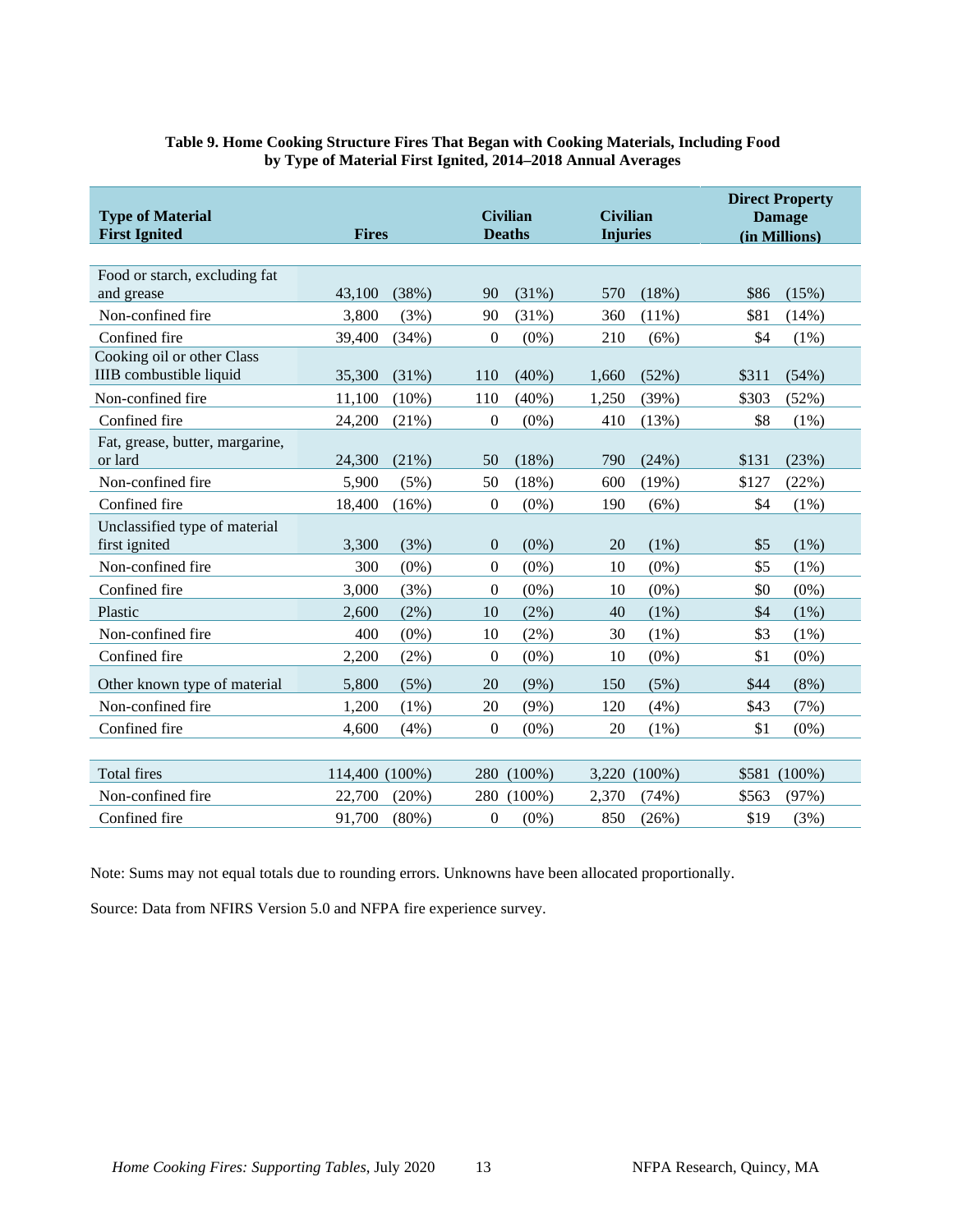#### **Table 10. Death and Injury Rates per 1,000 Fires and Average Loss per Fire in Reported Home Cooking Fires That Began with Cooking Materials or Food for Leading Types of Material, 2014–2018 Annual Averages**

<span id="page-14-0"></span>

| <b>Type of Material Ignited</b>                    | <b>Fires</b> | <b>Deaths</b><br>per 1,000 Fires | <b>Injuries</b><br>per 1,000 Fires | <b>Average Loss</b><br>per Fire |
|----------------------------------------------------|--------------|----------------------------------|------------------------------------|---------------------------------|
|                                                    |              |                                  |                                    |                                 |
| Food or starch, excluding fat or grease            | 43,100       | 2.0                              | 13.1                               | \$1,900                         |
| Cooking oil or other Class IIIB combustible liquid | 35,300       | 3.1                              | 47.0                               | \$8,800                         |
| Fat, grease, butter, margarine, or lard            | 24,300       | 2.0                              | 32.4                               | \$5,400                         |
| Other known types of material                      | 11.200       | 2.6                              | 17.7                               | \$4,600                         |
|                                                    |              |                                  |                                    |                                 |
| Total                                              | 114,800      | 2.4                              | 28.2                               | \$5,100                         |

Note: Sums may not equal totals due to rounding errors. Unknowns have been allocated proportionally.

Source: Data from NFIRS Version 5.0 and NFPA fire experience survey.

<span id="page-14-1"></span>

| <b>Extent of Flame Damage</b>                |                | <b>Fires</b> |                | <b>Civilian</b><br><b>Deaths</b> | <b>Civilian</b><br><b>Injuries</b> |              | <b>Direct Property</b><br><b>Damage</b><br>(in Millions) |          |
|----------------------------------------------|----------------|--------------|----------------|----------------------------------|------------------------------------|--------------|----------------------------------------------------------|----------|
| Confined fire identified by<br>incident type | 131,400        | (76%)        | $\overline{0}$ | $(0\%)$                          | 1,230                              | (25%)        | \$30                                                     | (3%)     |
| Confined to object of origin                 | 6,300          | (4%)         | 10             | (2%)                             | 290                                | (6%)         | \$33                                                     | (3%)     |
| Confined to room of origin                   | 27,900         | $(16\%)$     | 140            | (25%)                            | 2,420                              | $(50\%)$     | \$441                                                    | (37%)    |
| Confined to floor of origin                  | 2,400          | (1%)         | 100            | (18%)                            | 350                                | (7%)         | \$147                                                    | (12%)    |
| Confined to building of origin               | 4,600          | (3%)         | 260            | (47%)                            | 470                                | $(10\%)$     | \$495                                                    | $(41\%)$ |
| Extended beyond building of<br>origin        | 400            | $(0\%)$      | 50             | $(9\%)$                          | 60                                 | (1%)         | \$50                                                     | (4%)     |
| Total                                        | 172,900 (100%) |              |                | 550 (100%)                       |                                    | 4.820 (100%) | $$1,196(100\%)$                                          |          |
|                                              |                |              |                |                                  |                                    |              |                                                          |          |
| Fire extended beyond room of<br>origin       | 7,400          | (4%)         | 400            | (73%)                            | 880                                | (18%)        | \$693                                                    | (58%)    |

#### **Table 11. Home Cooking Structure Fires by Extent of Flame Damage, 2014–2018 Annual Averages**

Note: Sums may not equal totals due to rounding errors. Unknowns have been allocated proportionally.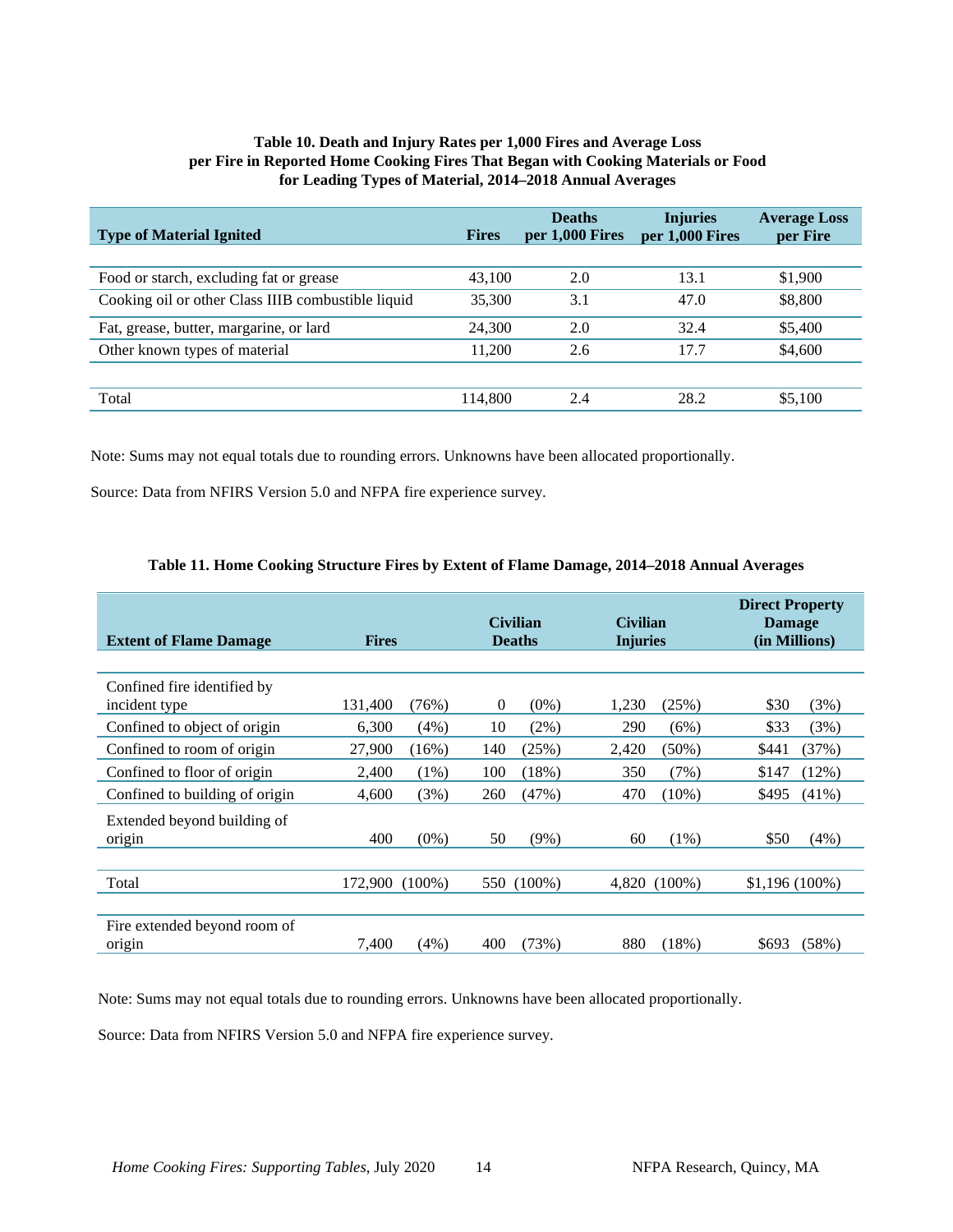### **Table 12. Home Cooking Structure Fires by Equipment Involved in Ignition 2014–2018 Annual Averages**

<span id="page-15-0"></span>

| <b>Equipment Involved in Ignition</b>                                                                | <b>Fires</b>   |         | <b>Civilian</b><br><b>Civilian</b><br><b>Deaths</b><br><b>Injuries</b> |            |          | <b>Direct Property</b><br><b>Damage</b><br>(in Millions) |                 |         |
|------------------------------------------------------------------------------------------------------|----------------|---------|------------------------------------------------------------------------|------------|----------|----------------------------------------------------------|-----------------|---------|
| Specific types of cooking equipment                                                                  | 149,700        | (87%)   |                                                                        | 550 (100%) | 4,500    | (93%)                                                    | $$1,190(100\%)$ |         |
| Non-confined fire                                                                                    | 41,500         | (24%)   |                                                                        | 550 (100%) | 3,590    | (75%)                                                    | \$1,166         | (97%)   |
| Confined fire                                                                                        | 108,200        | (63%)   | $\boldsymbol{0}$                                                       | $(0\%)$    | 900      | (19%)                                                    | \$24            | (2%)    |
| Range or cooktop                                                                                     | 105,200        | (61%)   | 480                                                                    | (87%)      | 3,760    | (78%)                                                    | \$858           | (72%)   |
| Non-confined fire                                                                                    | 32,400         | (19%)   | 480                                                                    | (87%)      | 3,040    | (63%)                                                    | \$840           | (70%)   |
| Confined fire                                                                                        | 72,800         | (42%)   | $\theta$                                                               | $(0\%)$    | 720      | (15%)                                                    | \$18            | $(2\%)$ |
| Oven or rotisserie                                                                                   | 23,300         | (13%)   | 20                                                                     | (4%)       | 240      | (5%)                                                     | \$54            | (5%)    |
| Non-confined fire                                                                                    | 2,800          | (2%)    | 20                                                                     | (4%)       | 170      | (3%)                                                     | \$51            | (4%)    |
| Confined fire                                                                                        | 20,400         | (12%)   | $\theta$                                                               | $(0\%)$    | 70       | $(1\%)$                                                  | \$4             | $(0\%)$ |
| Portable cooking or warming device                                                                   | 7,700          | (4%)    | 20                                                                     | (4%)       | 220      | (5%)                                                     | \$76            | (6%)    |
| Non-confined fire                                                                                    | 2,000          | $(1\%)$ | 20                                                                     | (4% )      | 160      | (3%)                                                     | \$75            | (6%)    |
| Confined fire                                                                                        | 5,700          | (3%)    | $\boldsymbol{0}$                                                       | $(0\%)$    | 60       | $(1\%)$                                                  | \$1             | $(0\%)$ |
| Microwave oven                                                                                       | 7,300          | (4%)    | 10                                                                     | $(2\%)$    | 120      | (3%)                                                     | \$40            | (3%)    |
| Non-confined fire                                                                                    | 1,600          | (1%)    | 10                                                                     | $(2\%)$    | 100      | $(2\%)$                                                  | \$39            | (3%)    |
| Confined fire                                                                                        | 5,700          | (3%)    | $\boldsymbol{0}$                                                       | $(0\%)$    | 30       | (1%)                                                     | \$1             | $(0\%)$ |
| Grill, barbeque, or hibachi*                                                                         | 4,900          | (3%)    | 10                                                                     | (1%)       | 100      | (2%)                                                     | \$135           | (11%)   |
| Non-confined fire                                                                                    | 1,900          | (1%)    | 10                                                                     | $(1\%)$    | 80       | (2%)                                                     | \$135           | (11%)   |
| Confined fire                                                                                        | 3,000          | $(2\%)$ | $\boldsymbol{0}$                                                       | $(0\%)$    | 20       | $(0\%)$                                                  | \$0             | $(0\%)$ |
| Deep fryer                                                                                           | 800            | $(0\%)$ | $\mathbf{0}$                                                           | (1%)       | 20       | $(0\%)$                                                  | \$21            | $(2\%)$ |
| Non-confined fire                                                                                    | 400            | $(0\%)$ | $\boldsymbol{0}$                                                       | $(1\%)$    | 20       | $(0\%)$                                                  | \$21            | (2%)    |
| Confined fire                                                                                        | 400            | $(0\%)$ | $\overline{0}$                                                         | $(0\%)$    | $\theta$ | $(0\%)$                                                  | \$0             | $(0\%)$ |
| Grease hood or duct exhaust fan                                                                      | 600            | $(0\%)$ | $\boldsymbol{0}$                                                       | $(0\%)$    | 30       | (1%)                                                     | \$6             | $(0\%)$ |
| Non-confined fire                                                                                    | 400            | $(0\%)$ | $\boldsymbol{0}$                                                       | $(0\%)$    | 20       | $(0\%)$                                                  | \$5             | $(0\%)$ |
| Confined fire                                                                                        | 200            | $(0\%)$ | $\overline{0}$                                                         | $(0\%)$    | 0        | $(0\%)$                                                  | \$0             | $(0\%)$ |
| Confined cooking fire incident type but<br>equipment involved was not primarily<br>cooking equipment | 23,200         | (13%)   | $\mathbf{0}$                                                           | $(0\%)$    | 320      | (7%)                                                     | \$6             | $(0\%)$ |
| Heating stove                                                                                        | 17,900         | (10%)   | $\boldsymbol{0}$                                                       | $(0\%)$    | 220      | (5%)                                                     | \$4             | $(0\%)$ |
| Other known equipment involved in<br>cooking fire                                                    | 1,500          | $(1\%)$ | $\boldsymbol{0}$                                                       | $(0\%)$    | 10       | $(0\%)$                                                  | \$1             | $(0\%)$ |
| Coded as no equipment involved in<br>confined cooking fire                                           | 3,900          | (2%)    | $\boldsymbol{0}$                                                       | $(0\%)$    | 90       | $(2\%)$                                                  | \$2             | $(0\%)$ |
| Total                                                                                                | 172,900 (100%) |         |                                                                        | 550 (100%) |          | 4,820 (100%)                                             | $$1,196(100\%)$ |         |
| Non-confined fire                                                                                    | 41,500         | (24%)   |                                                                        | 550 (100%) |          | 3,590 (75%)                                              | $$1,166$ (97%)  |         |
| Confined fire                                                                                        | 131,400        | (76%)   | $\boldsymbol{0}$                                                       | $(0\%)$    | 1,230    | (25%)                                                    | \$30            | (3%)    |

\*Grill, hibachi or barbecue fires that were coded as outside fires are not included here.

Note: Sums may not equal totals due to rounding errors. Unknowns have been allocated proportionally.

Source: Data from NFIRS Version 5.0 and NFPA fire experience survey.

*Home Cooking Fires: Supporting Tables, July 2020* 15 NFPA Research, Quincy, MA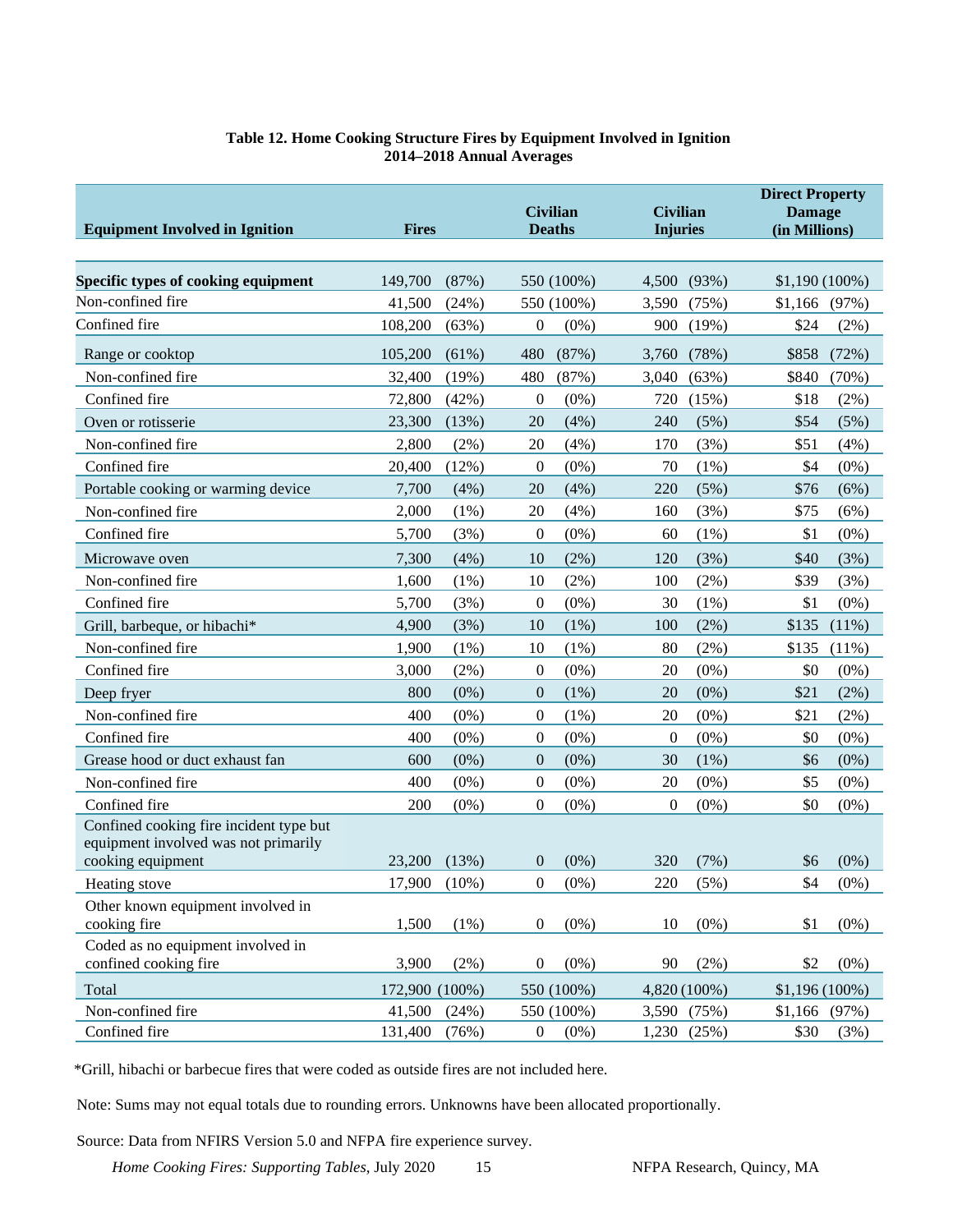# **Table 13. Death and Injury Rates per 1,000 Reported Fires and Average Loss per Fire by Equipment Involved in Reported Home Cooking Fires 2014–2018 Annual Averages**

<span id="page-16-0"></span>

| <b>Equipment Involved</b>             | <b>Fires</b> | <b>Civilian Deaths</b><br>per 1,000 Fires | <b>Civilian Injuries</b><br>per 1,000 Fires | <b>Average Loss</b><br>per Fire |
|---------------------------------------|--------------|-------------------------------------------|---------------------------------------------|---------------------------------|
|                                       |              |                                           |                                             |                                 |
| Specific types of cooking equipment*  | 149,700      | 3.7                                       | 30.0                                        | \$8,000                         |
| Range or cooktop                      | 105,200      | 4.6                                       | 35.8                                        | \$8,200                         |
| Oven or rotisserie                    | 23,300       | 0.9                                       | 10.2                                        | \$2,300                         |
| Portable cooking or warming equipment | 7,700        | 3.1                                       | 28.5                                        | \$9,900                         |
| Microwave oven                        | 7,300        | 1.7                                       | 17.1                                        | \$5,500                         |
| Grill, hibachi, or barbecue**         | 4,900        | 1.2                                       | 21.6                                        | \$27,800                        |
| Deep fryer                            | 800          | 5.4                                       | 25.9                                        | \$27,200                        |
| Grease hood or duct exhaust fan       | 600          | 3.4                                       | 45.1                                        | \$9,500                         |
|                                       |              |                                           |                                             |                                 |
| Total cooking fires                   | 172,900      | 3.2                                       | 27.9                                        | \$6,900                         |
| Non-confined fire.                    | 41,500       | 13.2                                      | 86.5                                        | \$28,100                        |
| Confined fire                         | 131,400      | 0.0                                       | 9.3                                         | \$200                           |

\*The 23,200 fires per year that had the confined cooking fire incident type, but in which the equipment involved in ignition was not coded as a type of cooking equipment, are not includedhere.

\*\*Grill, hibachi, or barbecue fires that were coded as outside fires are not included here.

Note: Sums may not equal totals due to rounding errors. Unknowns have been allocated proportionally.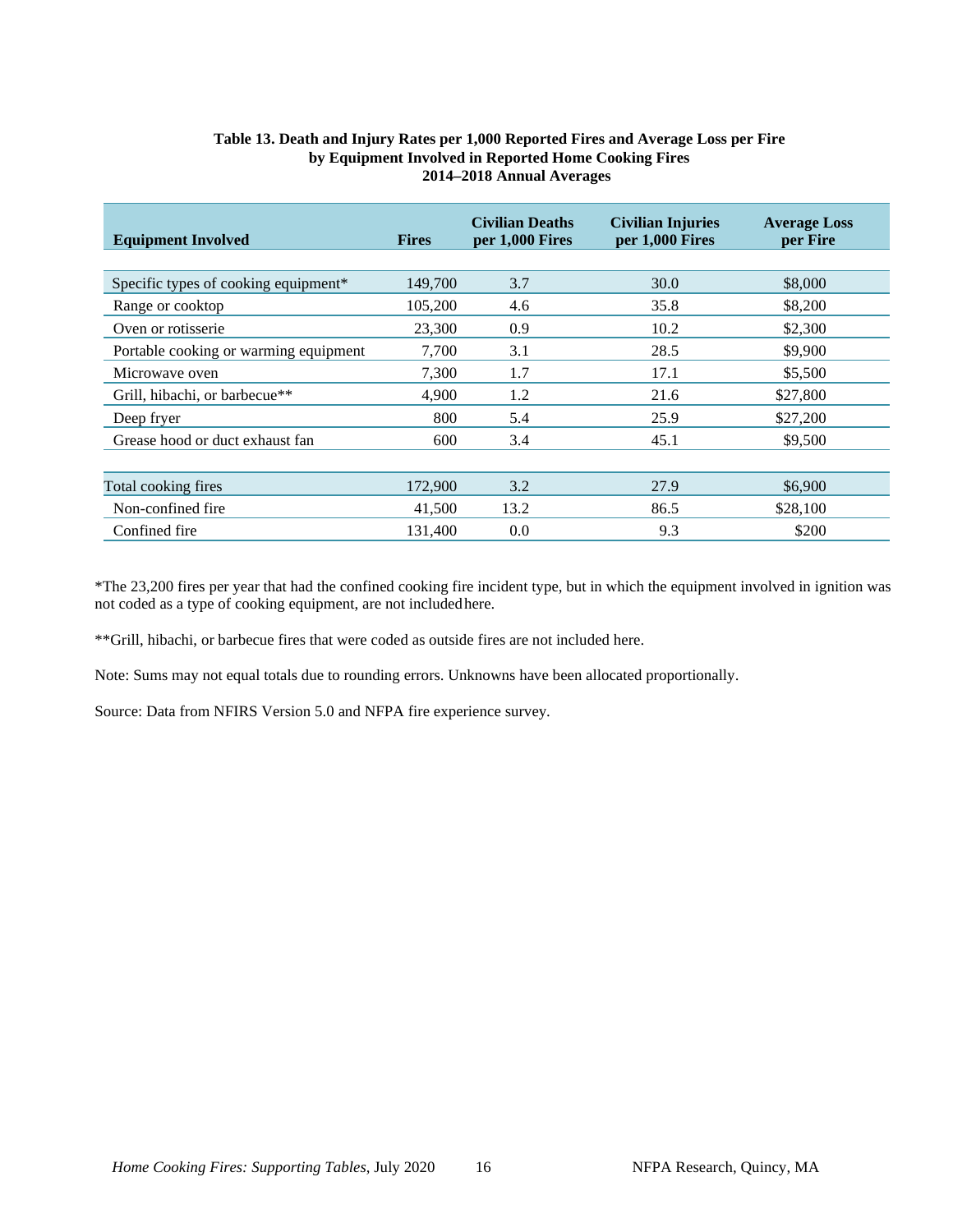#### <span id="page-17-0"></span>**Table 14. Comparative Risks of Reported Fires and Associated Losses of Gas Versus Electric Ranges**

#### **A. Input Data**

|             | <b>Annual Average of 2014–2018</b>                                                  |              |                                                                                                                                                   |       |                               |  |  |  |  |  |  |
|-------------|-------------------------------------------------------------------------------------|--------------|---------------------------------------------------------------------------------------------------------------------------------------------------|-------|-------------------------------|--|--|--|--|--|--|
|             | <b>Average US Households</b><br><b>Using This Power</b><br>as Primary Cooking Power |              | <b>US Home Structure Fires</b><br><b>Involving Range or Stove with This Power</b><br><b>Civilian</b><br><b>Civilian</b><br><b>Direct Property</b> |       |                               |  |  |  |  |  |  |
|             | $(in$ Millions) in 2015 and 2017                                                    | <b>Fires</b> | <b>Deaths</b>                                                                                                                                     |       | Injuries Damage (in Millions) |  |  |  |  |  |  |
|             |                                                                                     |              |                                                                                                                                                   |       |                               |  |  |  |  |  |  |
| Electricity | 72.1                                                                                | 84,000       | 400                                                                                                                                               | 3,310 | \$730                         |  |  |  |  |  |  |
| Gas         | 47.3                                                                                | 21,100       | 80                                                                                                                                                | 450   | \$127                         |  |  |  |  |  |  |
| All         | 119.5                                                                               | 105.200      | 480                                                                                                                                               | 3,760 | \$859                         |  |  |  |  |  |  |

Note: "All" includes households with any cooking fuel, including fuels other than gas or electricity.

Source: Fire and loss estimates from NFIRS and NFPA fire experience survey. Primary cooking power data from *[American Housing Survey](https://www.census.gov/programs-surveys/ahs/data/interactive/ahstablecreator.html) (AHS) Table Creator*, accessed April 2020.

#### **B. Comparative United States Risk Relative to Usage**

|             | <b>Fires</b> per<br><b>Million</b><br><b>Households</b> | <b>Civilian Deaths</b><br>per Million<br><b>Households</b> | <b>Civilian Injuries</b><br>per Million<br><b>Households</b> | <b>Direct Property</b><br>Damage per<br>Household |
|-------------|---------------------------------------------------------|------------------------------------------------------------|--------------------------------------------------------------|---------------------------------------------------|
|             |                                                         |                                                            |                                                              |                                                   |
| Electricity | 1,165                                                   | 5.6                                                        | 45.9                                                         | \$10.13                                           |
| Gas         | 445                                                     | 1.6                                                        | 9.5                                                          | \$2.69                                            |
| All         | 880                                                     | 4.0                                                        | 31.5                                                         | \$7.18                                            |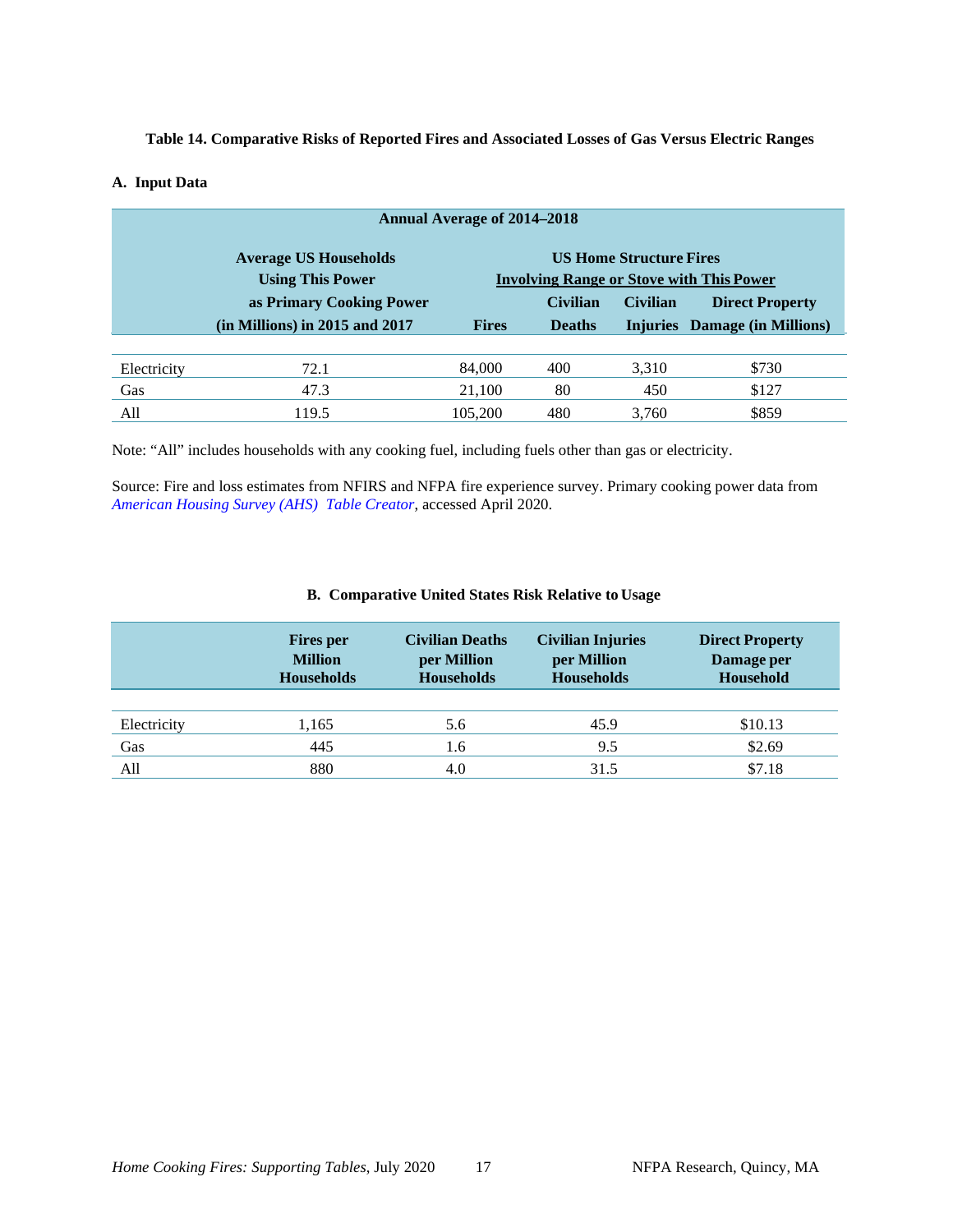# **Table 15. Home Cooking Structure Fires by Smoke Alarm Status 2014–2018 Annual Averages**

<span id="page-18-0"></span>

| <b>Smoke Alarm Status</b>                                                                                                                                                                                   | <b>Fires</b>                                                                                                                                        | <b>Civilian</b><br><b>Deaths</b>                                                                                                                          | <b>Civilian</b><br><b>Injuries</b>                                                                                                         | <b>Direct Property</b><br><b>Damage</b><br>(in Millions)                                                                                             |
|-------------------------------------------------------------------------------------------------------------------------------------------------------------------------------------------------------------|-----------------------------------------------------------------------------------------------------------------------------------------------------|-----------------------------------------------------------------------------------------------------------------------------------------------------------|--------------------------------------------------------------------------------------------------------------------------------------------|------------------------------------------------------------------------------------------------------------------------------------------------------|
| <b>Total cooking fires</b>                                                                                                                                                                                  | 172,900 (100%)                                                                                                                                      | 550 (100%)                                                                                                                                                | 4,820 (100%)                                                                                                                               | $$1,196(100\%)$                                                                                                                                      |
| Non-confined                                                                                                                                                                                                | 41,500<br>(24%)                                                                                                                                     | 550 (100%)                                                                                                                                                | 3,590<br>(75%)                                                                                                                             | \$1,166<br>(97%)                                                                                                                                     |
| Confined                                                                                                                                                                                                    | 131,400                                                                                                                                             | $\overline{0}$                                                                                                                                            | 1,230                                                                                                                                      | \$30                                                                                                                                                 |
|                                                                                                                                                                                                             | (76%)                                                                                                                                               | $(0\%)$                                                                                                                                                   | (25%)                                                                                                                                      | (3%)                                                                                                                                                 |
|                                                                                                                                                                                                             |                                                                                                                                                     |                                                                                                                                                           |                                                                                                                                            |                                                                                                                                                      |
| Smoke alarm present                                                                                                                                                                                         | (88%)                                                                                                                                               | 380                                                                                                                                                       | 4,000                                                                                                                                      | \$1,011                                                                                                                                              |
|                                                                                                                                                                                                             | 151,300                                                                                                                                             | (70%)                                                                                                                                                     | (83%)                                                                                                                                      | (84%)                                                                                                                                                |
| Non-confined                                                                                                                                                                                                | 33,700                                                                                                                                              | 380                                                                                                                                                       | 2,900                                                                                                                                      | \$983                                                                                                                                                |
|                                                                                                                                                                                                             | (19%)                                                                                                                                               | (70%)                                                                                                                                                     | $(60\%)$                                                                                                                                   | (82%)                                                                                                                                                |
| Confined                                                                                                                                                                                                    | 117,600                                                                                                                                             | $\boldsymbol{0}$                                                                                                                                          | 1,100                                                                                                                                      | \$27                                                                                                                                                 |
|                                                                                                                                                                                                             | (68%)                                                                                                                                               | $(0\%)$                                                                                                                                                   | (23%)                                                                                                                                      | (2%)                                                                                                                                                 |
|                                                                                                                                                                                                             |                                                                                                                                                     |                                                                                                                                                           |                                                                                                                                            |                                                                                                                                                      |
| Fire too small to operate alarm                                                                                                                                                                             | (12%)                                                                                                                                               | 20                                                                                                                                                        | (5%)                                                                                                                                       | \$18                                                                                                                                                 |
|                                                                                                                                                                                                             | 20,400                                                                                                                                              | (3%)                                                                                                                                                      | 260                                                                                                                                        | $(2\%)$                                                                                                                                              |
| Non-confined                                                                                                                                                                                                | 2,400                                                                                                                                               | 20                                                                                                                                                        | 130                                                                                                                                        | \$16                                                                                                                                                 |
|                                                                                                                                                                                                             | $(1\%)$                                                                                                                                             | (3%)                                                                                                                                                      | (3%)                                                                                                                                       | $(1\%)$                                                                                                                                              |
| Confined                                                                                                                                                                                                    | 18,000                                                                                                                                              | $\boldsymbol{0}$                                                                                                                                          | (3%)                                                                                                                                       | \$2                                                                                                                                                  |
|                                                                                                                                                                                                             | $(10\%)$                                                                                                                                            | $(0\%)$                                                                                                                                                   | 130                                                                                                                                        | $(0\%)$                                                                                                                                              |
| Smoke alarm present and fire<br>large enough to operate alarm<br>Non-confined<br>Confined<br>Smoke alarm operated<br>Non-confined<br>Confined<br>Smoke alarm present but did<br>not operate<br>Non-confined | 130,900<br>(76%)<br>(18%)<br>31,300<br>(58%)<br>99,600<br>118,900<br>(69%)<br>(15%)<br>26,700<br>92,100<br>(53%)<br>12,100<br>(7%)<br>4,600<br>(3%) | 370<br>(67%)<br>370<br>(67%)<br>$\overline{0}$<br>$(0\%)$<br>270<br>(50%)<br>270<br>$(50\%)$<br>$\boldsymbol{0}$<br>$(0\%)$<br>90<br>(17%)<br>90<br>(17%) | 3,740<br>(78%)<br>2,770<br>(58%)<br>970<br>(20%)<br>3,150<br>(65%)<br>2,300<br>(48%)<br>860<br>(18%)<br>580<br>$(12\%)$<br>470<br>$(10\%)$ | \$992<br>(83%)<br>\$967<br>$(81\%)$<br>\$25<br>(2%)<br>\$860<br>(72%)<br>(70%)<br>\$838<br>\$22<br>$(2\%)$<br>$(11\%)$<br>\$132<br>\$129<br>$(11\%)$ |
| Confined                                                                                                                                                                                                    | 7,500                                                                                                                                               | $\boldsymbol{0}$                                                                                                                                          | 110                                                                                                                                        | \$3                                                                                                                                                  |
|                                                                                                                                                                                                             | (4%)                                                                                                                                                | $(0\%)$                                                                                                                                                   | $(2\%)$                                                                                                                                    | $(0\%)$                                                                                                                                              |
| No smoke alarm<br>Non-confined<br>Confined                                                                                                                                                                  | (12%)<br>21,600<br>7,800<br>(5%)<br>13,800<br>$(8\%)$                                                                                               | 170<br>(30%)<br>170<br>(30%)<br>$\mathbf{0}$<br>$(0\%)$                                                                                                   | 820<br>(17%)<br>690<br>(14%)<br>130<br>(3%)                                                                                                | \$186<br>(16%)<br>\$183<br>(15%)<br>\$3<br>$(0\%)$                                                                                                   |
| No working smoke alarm (sum<br>of no smoke alarms and<br>alarms that were present but<br>did not operate)<br>Non-confined                                                                                   | 33,600<br>(19%)<br>12,400<br>(7%)                                                                                                                   | (47%)<br>260<br>260<br>(47%)                                                                                                                              | 1,400<br>(29%)<br>1,160<br>(24%)                                                                                                           | (27%)<br>\$318<br>\$312<br>(26%)                                                                                                                     |
| Confined                                                                                                                                                                                                    | 21,300                                                                                                                                              | $\boldsymbol{0}$                                                                                                                                          | 240                                                                                                                                        | \$6                                                                                                                                                  |
|                                                                                                                                                                                                             | (12%)                                                                                                                                               | $(0\%)$                                                                                                                                                   | $(5\%)$                                                                                                                                    | $(0\%)$                                                                                                                                              |

Note: Sums may not equal totals due to rounding errors. Unknowns have been allocated proportionally.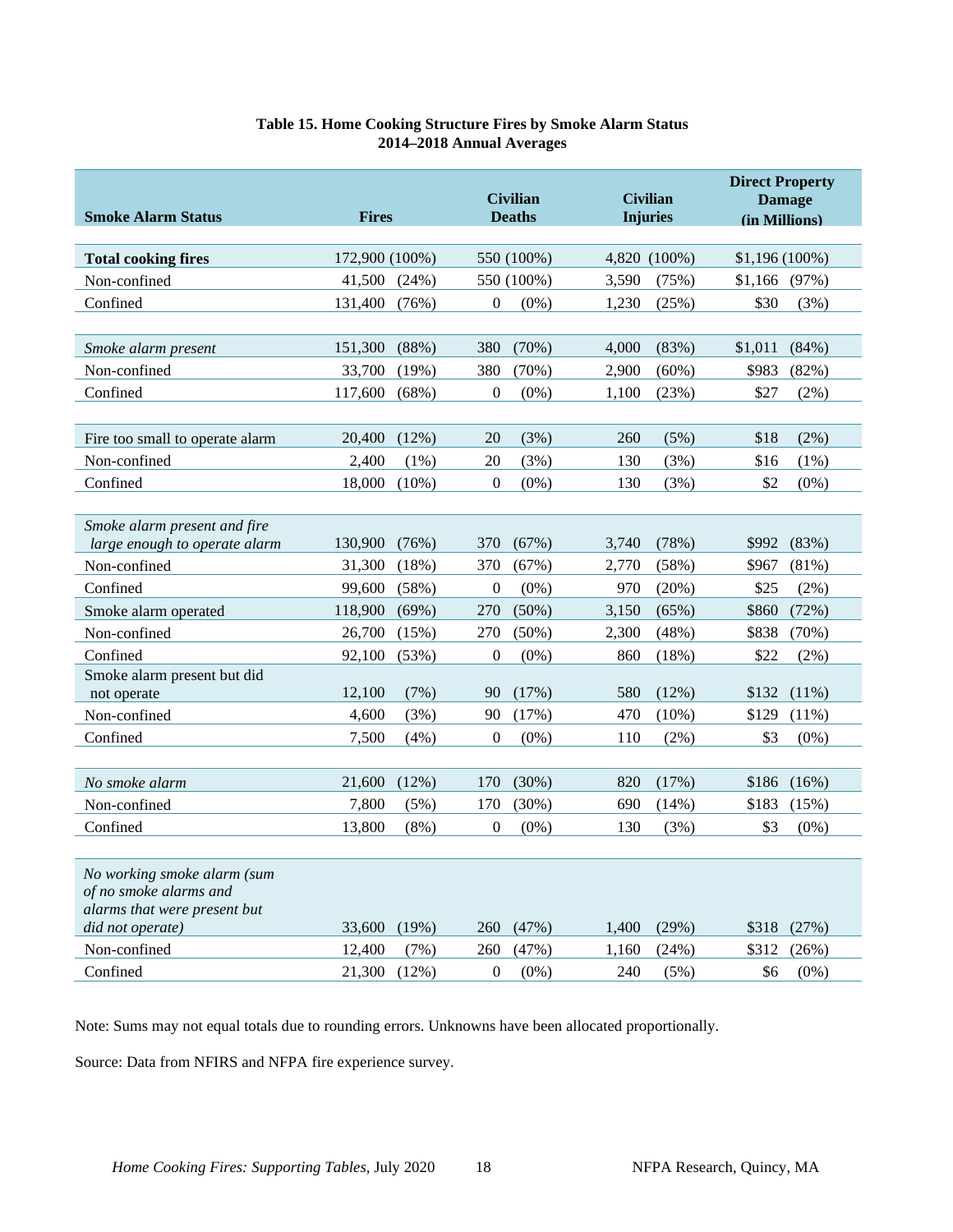# **Table 16. Home Cooking Structure Fires by Sprinkler Status 2014–2018 Annual Averages**

<span id="page-19-0"></span>

|                                                                                       |                  |           | <b>Civilian Deaths</b><br><b>Civilian Injuries</b> |           |                  |              | <b>Direct Property</b><br><b>Damage</b><br>(in Millions) |         |
|---------------------------------------------------------------------------------------|------------------|-----------|----------------------------------------------------|-----------|------------------|--------------|----------------------------------------------------------|---------|
| <b>Sprinkler Status</b>                                                               | <b>Fires</b>     |           |                                                    |           |                  |              |                                                          |         |
| <b>Total cooking fires</b>                                                            | 172,900          | $(100\%)$ | 550                                                | $(100\%)$ |                  | 4,820 (100%) | $$1,196(100\%)$                                          |         |
| Non-confined                                                                          | 41,500           | (24%)     | 550                                                | $(100\%)$ | 3,590            | (75%)        | \$1,166                                                  | (97%)   |
| Confined                                                                              | 131,400          | (76%)     | $\mathbf{0}$                                       | $(0\%)$   | 1,230            | (25%)        | \$30                                                     | (3%)    |
|                                                                                       |                  |           |                                                    |           |                  |              |                                                          |         |
| Sprinkler (not partial system)<br>present in fire area                                | 17,600           | $(10\%)$  | 10                                                 | (1%)      | 390              | $(8\%)$      | \$66                                                     | (6%)    |
| Non-confined                                                                          | 2,700            | (2%)      | 10                                                 | $(1\%)$   | 210              | (4%)         | \$60                                                     | (5%)    |
| Confined                                                                              | 14,900           | $(9\%)$   | $\Omega$                                           | $(0\%)$   | 190              | (4%)         | \$6                                                      | $(1\%)$ |
| Fire too small to operate                                                             |                  |           |                                                    |           |                  |              |                                                          |         |
| sprinkler                                                                             | 11,500           | (7%)      | $\theta$                                           | (1%)      | 180              | (4%)         | \$5                                                      | $(0\%)$ |
| Non-confined                                                                          | 800              | $(0\%)$   | $\theta$                                           | $(1\%)$   | 80               | (2%)         | \$4                                                      | $(0\%)$ |
| Confined                                                                              | 10,700           | (6%)      | $\boldsymbol{0}$                                   | $(0\%)$   | 100              | $(2\%)$      | \$1                                                      | $(0\%)$ |
|                                                                                       |                  |           |                                                    |           |                  |              |                                                          |         |
| Sprinkler present and fire large<br>enough to operate                                 | 6.000            | (3%)      | $\theta$                                           | $(0\%)$   | 210              | (4%)         | \$61                                                     | (5%)    |
| Non-confined                                                                          | 1,900            | $(1\%)$   | $\theta$                                           | $(0\%)$   | 130              | (3%)         | \$56                                                     | (5%)    |
| Confined                                                                              | 4,100            | (2%)      | $\boldsymbol{0}$                                   | $(0\%)$   | 80               | $(2\%)$      | \$5                                                      | $(0\%)$ |
| Sprinkler operated                                                                    | 5,500            | (3%)      | $\overline{0}$                                     | $(0\%)$   | 190              | (4%)         | \$61                                                     | (5%)    |
| Non-confined                                                                          | 1,900            | $(1\%)$   | $\boldsymbol{0}$                                   | $(0\%)$   | 120              | (3%)         | \$56                                                     | $(5\%)$ |
| Confined                                                                              | 3,600            | (2%)      | $\overline{0}$                                     | $(0\%)$   | 70               | $(1\%)$      | \$5                                                      | $(0\%)$ |
| Sprinkler present but did not                                                         |                  |           |                                                    |           |                  |              |                                                          |         |
| operate                                                                               | 600              | $(0\%)$   | $\overline{0}$                                     | $(0\%)$   | 20               | $(0\%)$      | \$0                                                      | $(0\%)$ |
| Non-confined                                                                          | $\boldsymbol{0}$ | $(0\%)$   | $\boldsymbol{0}$                                   | $(0\%)$   | $\overline{0}$   | $(0\%)$      | \$0                                                      | $(0\%)$ |
| Confined*                                                                             | 500              | $(0\%)$   | $\boldsymbol{0}$                                   | $(0\%)$   | 20               | $(0\%)$      | \$0                                                      | $(0\%)$ |
| Unclassified sprinkler operation                                                      | $\boldsymbol{0}$ | $(0\%)$   | $\mathbf{0}$                                       | $(0\%)$   | $\theta$         | $(0\%)$      | \$0                                                      | $(0\%)$ |
| Non-confined                                                                          | $\boldsymbol{0}$ | $(0\%)$   | $\theta$                                           | $(0\%)$   | $\boldsymbol{0}$ | $(0\%)$      | \$0                                                      | $(0\%)$ |
| Confined                                                                              | $\overline{0}$   | $(0\%)$   | $\theta$                                           | $(0\%)$   | $\mathbf{0}$     | $(0\%)$      | \$0                                                      | $(0\%)$ |
| Partial automatic extinguishing<br>system (AES) or not in area and<br>did not operate | 900              | $(1\%)$   | $\overline{0}$                                     | $(0\%)$   | 20               | $(1\%)$      | \$5                                                      | $(0\%)$ |
| Non-confined                                                                          | 200              | $(0\%)$   | $\theta$                                           | $(0\%)$   | 20               | $(0\%)$      | \$5                                                      | $(0\%)$ |
| Confined                                                                              | 700              | $(0\%)$   | $\boldsymbol{0}$                                   | $(0\%)$   | $\overline{0}$   | $(0\%)$      | \$0                                                      | $(0\%)$ |
|                                                                                       |                  |           |                                                    |           |                  |              |                                                          |         |

\*It is likely that many of the confined fires in which sprinklers did not operate never grew large enough to activate the sprinkler.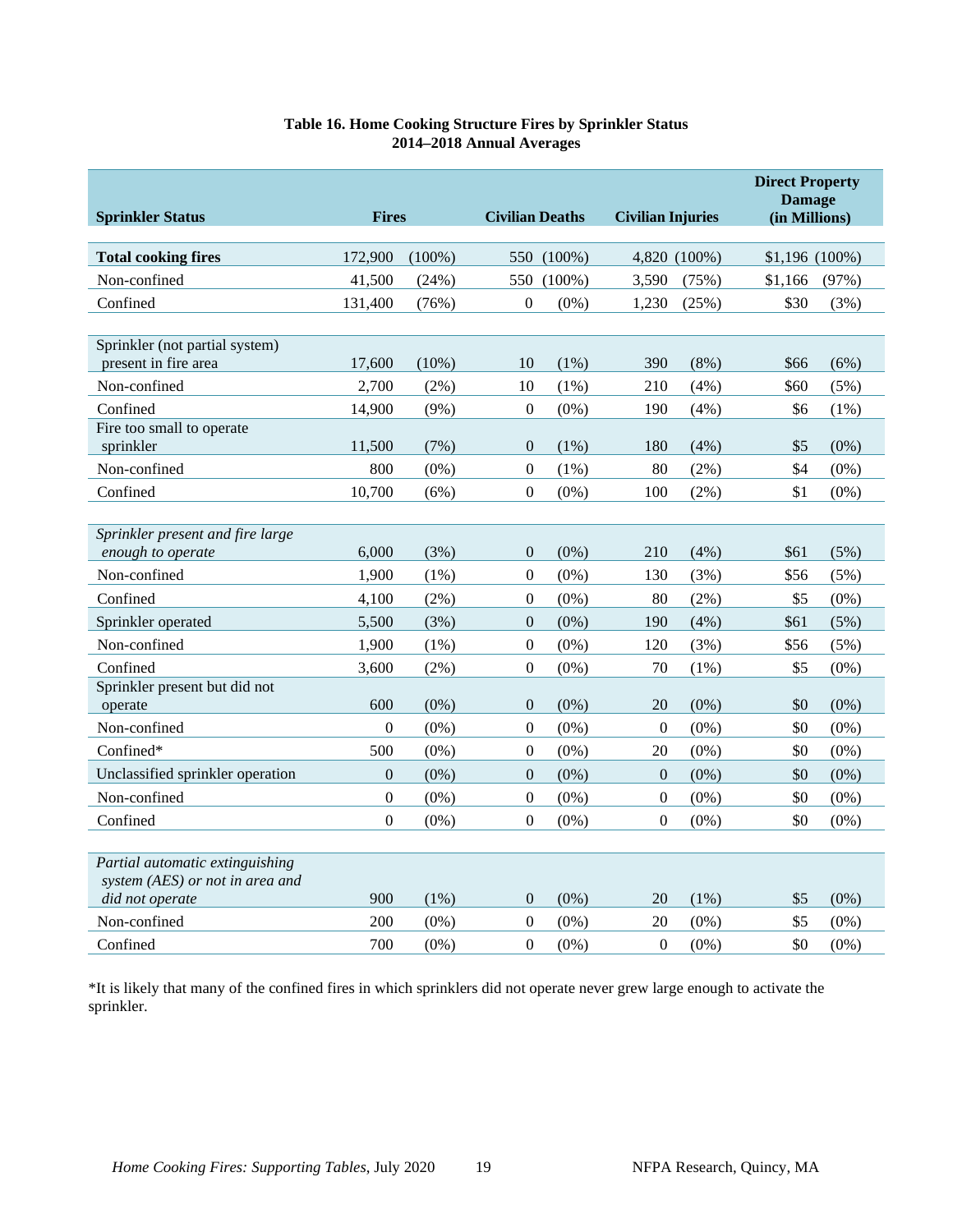| <b>Sprinklers Status</b>                                                               | <b>Fires</b> |          | <b>Civilian</b><br><b>Deaths</b> |         | <b>Civilian</b><br><b>Injuries</b> |          | <b>Direct Property</b><br><b>Damage (in Millions)</b> |         |
|----------------------------------------------------------------------------------------|--------------|----------|----------------------------------|---------|------------------------------------|----------|-------------------------------------------------------|---------|
| No automatic extinguishing                                                             |              |          |                                  |         |                                    |          |                                                       |         |
| system (AES)                                                                           | 153,300      | (89%)    | 540                              | (98%)   | 4,370                              | $(91\%)$ | \$1,124                                               | (94%)   |
| Non-confined                                                                           | 38,400       | (22%)    | 540                              | (98%)   | 3,340                              | $(69\%)$ | \$1,100                                               | (92%)   |
| Confined                                                                               | 114,900      | (66%)    | $\boldsymbol{0}$                 | $(0\%)$ | 1,030                              | (21%)    | \$24                                                  | (2%)    |
|                                                                                        |              |          |                                  |         |                                    |          |                                                       |         |
| Non-sprinkler automatic<br>extinguishing system (AES)                                  |              |          |                                  |         |                                    |          |                                                       |         |
| present                                                                                | 1,100        | (1%)     | $\theta$                         | $(0\%)$ | 30                                 | $(1\%)$  | \$1                                                   | $(0\%)$ |
| Non-confined                                                                           | 200          | $(0\%)$  | $\boldsymbol{0}$                 | $(0\%)$ | 20                                 | $(0\%)$  | \$1                                                   | $(0\%)$ |
| Confined                                                                               | 900          | (1%)     | $\boldsymbol{0}$                 | $(0\%)$ | 10                                 | $(0\%)$  | \$0                                                   | $(0\%)$ |
|                                                                                        |              |          |                                  |         |                                    |          |                                                       |         |
| No working sprinkler<br>(sum of no AES and sprinklers<br>that were present but did not |              |          |                                  |         |                                    |          |                                                       |         |
| <i>operate</i> )                                                                       | 153,900      | $(89\%)$ | 540                              | (98%)   | 4,390                              | $(91\%)$ | \$1,124                                               | (94%)   |
| Non-confined                                                                           | 38,400       | (22%)    | 540                              | (98%)   | 3,340                              | (69%)    | \$1,101                                               | (92%)   |
| Confined                                                                               | 115,500      | (67%)    | $\theta$                         | $(0\%)$ | 1,040                              | (22%)    | \$24                                                  | $(2\%)$ |

# **Table 16. Home Cooking Structure Fires by Sprinkler Status 2014–2018 Annual Averages (Continued)**

Note: Sums may not equal totals due to rounding errors. Unknowns have been allocated proportionally.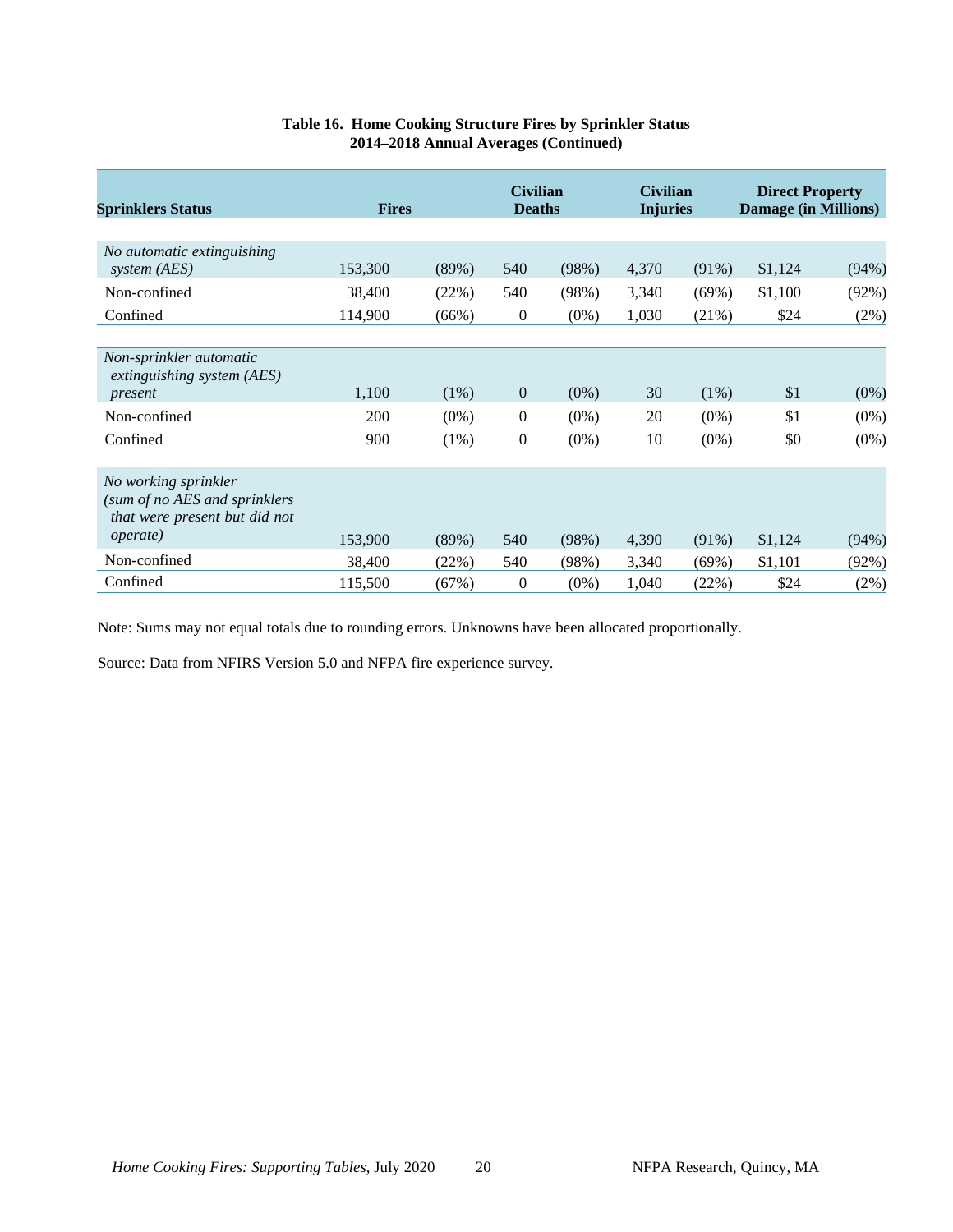#### **Table 17. Home Cooking Structure Fire Casualties by Victim's Location at Time of Incident 2014–2018 Annual Averages**

<span id="page-21-0"></span>

| Victim's Location at Time of Incident        | <b>Civilian Deaths</b> | <b>Civilian Injuries</b> |  |  |
|----------------------------------------------|------------------------|--------------------------|--|--|
|                                              |                        |                          |  |  |
| In area of origin and not involved           | $(10\%)$<br>60         | 1,360<br>(28%)           |  |  |
| Not in area of origin and not involved       | 270<br>(48%)           | 1,030<br>$(21\%)$        |  |  |
| Not in area of origin but involved           | $(21\%)$<br>120        | (12%)<br>570             |  |  |
| In area of origin and involved               | $(20\%)$<br>110        | 1,820<br>(38%)           |  |  |
| Unclassified                                 | $(0\%)$<br>$\theta$    | 30<br>$(1\%)$            |  |  |
|                                              |                        |                          |  |  |
| Total                                        | 550 (100%)             | 4.820<br>$(100\%)$       |  |  |
|                                              |                        |                          |  |  |
| Involved in ignition, regardless of location | 230<br>$(42\%)$        | 2,400<br>$(50\%)$        |  |  |
| In area of origin, regardless of involvement | (30%)<br>170           | 3.180<br>$(66\%)$        |  |  |

Note: Sums may not equal totals due to rounding errors. Unknowns have been allocated proportionally.

<span id="page-21-1"></span>Source: Data from NFIRS Version 5.0 and NFPA fire experience survey.

#### **Table 18. Home Cooking Structure Fire Casualties by Victim's Activity at Time of Injury 2014–2018 Annual Averages**

| Victim's Activity at Time of Injury          | <b>Civilian Deaths</b> | <b>Civilian Injuries</b> |  |  |
|----------------------------------------------|------------------------|--------------------------|--|--|
| Escaping                                     | 170<br>(32%)           | 810<br>(17%)             |  |  |
| Sleeping                                     | (28%)<br>150           | 330<br>(7%)              |  |  |
| Unable to act                                | (13%)<br>70            | (3%)<br>160              |  |  |
| Fire control                                 | 50<br>$(9\%)$          | (52%)<br>2,520           |  |  |
| Unclassified activity                        | 40<br>(8%)             | 340<br>(7%)              |  |  |
| Returning to vicinity of fire before control | 20<br>(4%)             | 350<br>(7%)              |  |  |
| Rescue attempt                               | 20<br>(3%)             | 160<br>(3%)              |  |  |
| Irrational act                               | 20<br>(3%)             | 120<br>$(2\%)$           |  |  |
| Returning to vicinity of fire after control  | $\Omega$<br>$(0\%)$    | 20<br>$(0\%)$            |  |  |
| Total                                        | 550 (100%)             | 4.820<br>$(100\%)$       |  |  |

Note: Sums may not equal totals due to rounding errors. Unknowns have been allocated proportionally.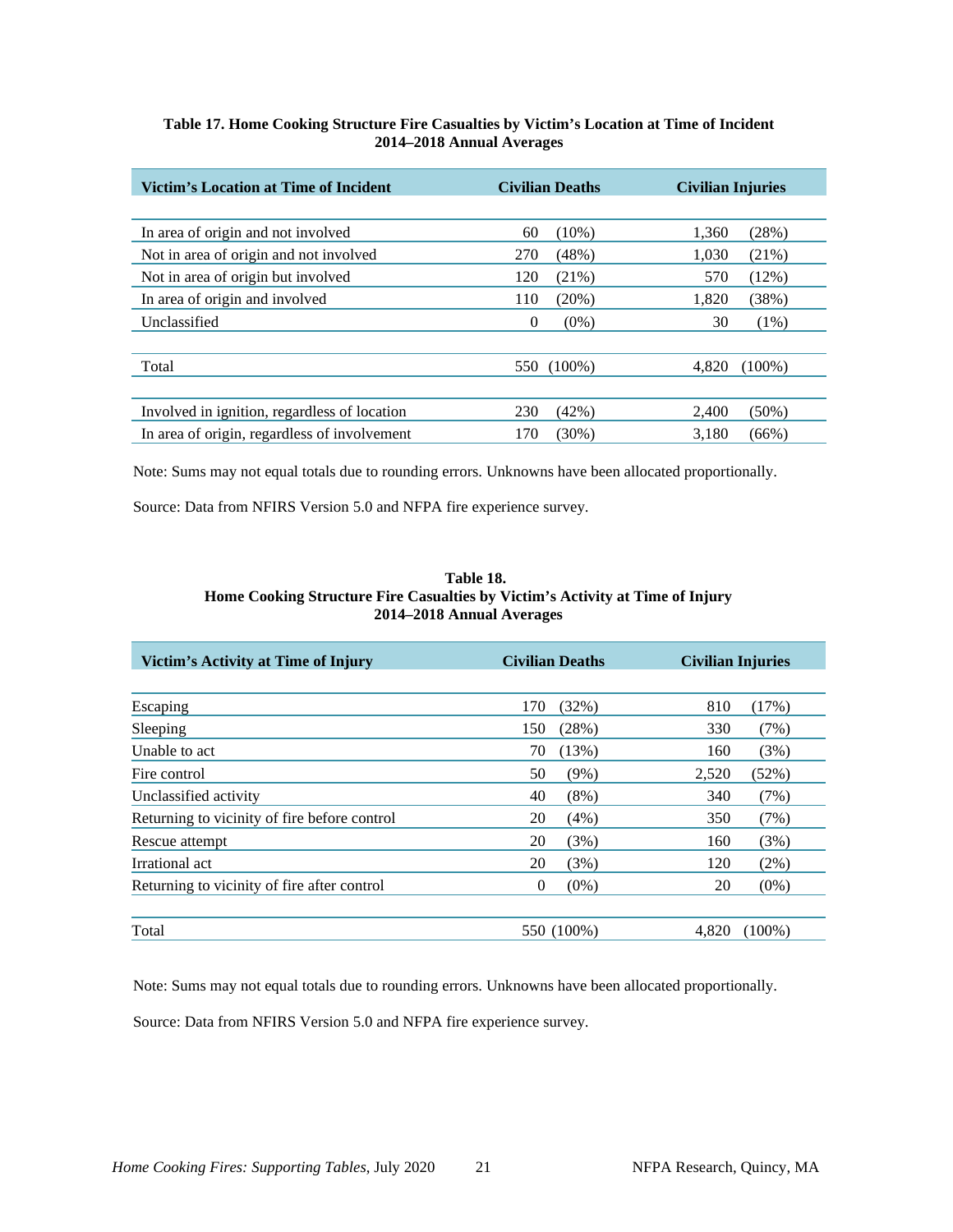<span id="page-22-0"></span>

| <b>Age Group</b> |     | 2014-2018<br><b>Population</b><br>in Millions |     | <b>Civilian</b><br><b>Deaths</b> | <b>Deaths</b> per<br><b>Million</b> | <b>Relative</b><br><b>Risk of</b><br><b>Death</b> |       | <b>Civilian</b><br><b>Injuries</b> | <b>Injuries</b><br>per Million | <b>Relative</b><br><b>Risk of</b><br><b>Injury</b> |
|------------------|-----|-----------------------------------------------|-----|----------------------------------|-------------------------------------|---------------------------------------------------|-------|------------------------------------|--------------------------------|----------------------------------------------------|
|                  |     |                                               |     |                                  |                                     |                                                   |       |                                    |                                |                                                    |
| Under 5          | 20  | (6%)                                          | 30  | (6%)                             | 1.6                                 | 1.0                                               | 140   | (3%)                               | 7.0                            | 0.5                                                |
| $5 - 9$          | 20  | (6%)                                          | 30  | (5%)                             | 1.3                                 | 0.7                                               | 70    | $(1\%)$                            | 3.5                            | 0.2                                                |
| $10 - 14$        | 21  | (6%)                                          | 20  | (3%)                             | 0.8                                 | 0.5                                               | 140   | (3%)                               | 7.0                            | 0.5                                                |
| $15 - 19$        | 21  | (7%)                                          | 10  | $(2\%)$                          | 0.4                                 | 0.2                                               | 270   | (6%)                               | 12.6                           | 0.8                                                |
| $20 - 24$        | 22  | (7%)                                          | 20  | (4%)                             | 1.0                                 | 0.6                                               | 460   | $(10\%)$                           | 20.6                           | 1.4                                                |
| $25 - 34$        | 45  | (14%)                                         | 70  | (13%)                            | 1.6                                 | 0.9                                               | 900   | (19%)                              | 20.2                           | 1.4                                                |
| $35 - 44$        | 41  | (13%)                                         | 50  | (10%)                            | 1.3                                 | 0.8                                               | 760   | (16%)                              | 18.6                           | 1.2                                                |
| $45 - 54$        | 43  | (13%)                                         | 60  | (11%)                            | 1.4                                 | 0.8                                               | 720   | (15%)                              | 16.9                           | 1.1                                                |
| $55 - 64$        | 41  | (13%)                                         | 100 | (19%)                            | 2.5                                 | 1.5                                               | 640   | (13%)                              | 15.6                           | 1.0                                                |
| $65 - 74$        | 29  | (9%)                                          | 60  | (11%)                            | 2.2                                 | 1.3                                               | 380   | (8%)                               | 13.3                           | 0.9                                                |
| $75 - 84$        | 14  | (4%)                                          | 40  | (7%)                             | 2.5                                 | 1.5                                               | 210   | (4%)                               | 14.8                           | 1.0                                                |
| $85+$            | 6   | $(2\%)$                                       | 60  | $(11\%)$                         | 9.4                                 | 5.5                                               | 120   | (3%)                               | 19.8                           | 1.3                                                |
|                  |     |                                               |     |                                  |                                     |                                                   |       |                                    |                                |                                                    |
| Total            | 323 | $(100\%)$                                     | 550 | $(100\%)$                        | 1.7                                 | 1.0                                               | 4,820 | $(100\%)$                          | 14.9                           | 1.0                                                |
| <b>Selected</b>  |     |                                               |     |                                  |                                     |                                                   |       |                                    |                                |                                                    |
| Age              |     |                                               |     |                                  |                                     |                                                   |       |                                    |                                |                                                    |
| Groups:          |     |                                               |     |                                  |                                     |                                                   |       |                                    |                                |                                                    |
| 14 and under     | 61  | (19%)                                         | 70  | (14%)                            | 1.2                                 | 0.7                                               | 350   | (7%)                               | 5.8                            | 0.4                                                |
| 55 and over      | 91  | (28%)                                         | 260 | (47%)                            | 2.9                                 | 1.7                                               | 1,350 | (28%)                              | 14.9                           | 1.0                                                |
| 65 and over      | 49  | (15%)                                         | 160 | (29%)                            | 3.2                                 | 1.9                                               | 720   | (15%)                              | 14.6                           | 1.0                                                |

#### **Table 19. US Civilian Fire Deaths and Injuries Reported in Home Cooking Fires by Age Group 2014-2018 Annual Averages**

Note: Sums may not equal totals due to rounding errors. Unknowns have been allocated proportionally.

Sources: Data from NFIRS Version 5.0, the NFPA fire experience survey, and the US Census American Community Survey.